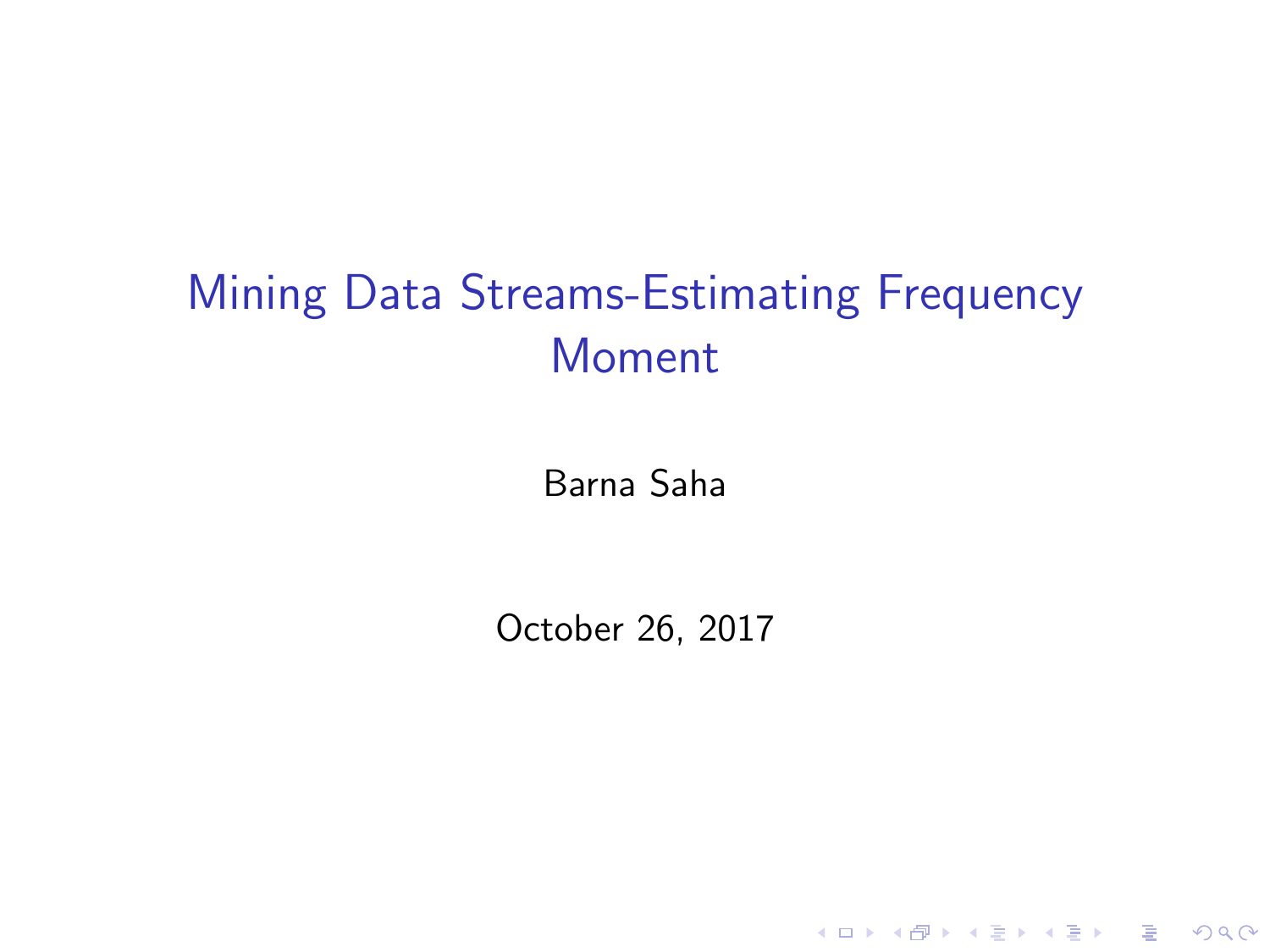▶ Computing "moments" involves distribution of frequencies of different elements in the stream.

K ロ ▶ K @ ▶ K 할 ▶ K 할 ▶ | 할 | © 9 Q @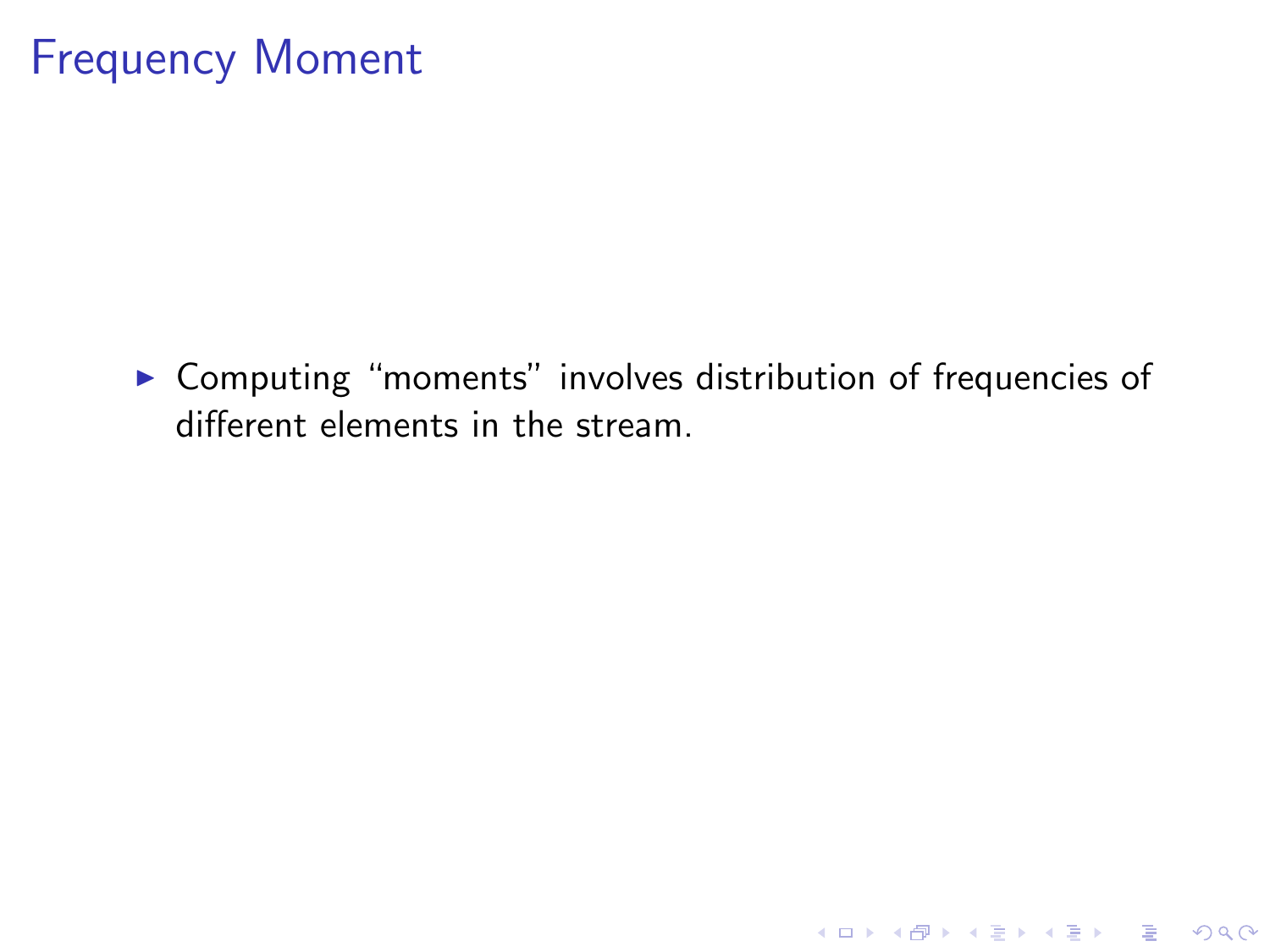- $\triangleright$  Computing "moments" involves distribution of frequencies of different elements in the stream.
- In Let  $f_i$  be the number of occurrences of the *i*th element for any  $i\in[1,n]$ , then the  $k$ th frequency moment is  $\mathcal{F}_k=\sum_i f_i^k$

**KORK ERKER ADE YOUR**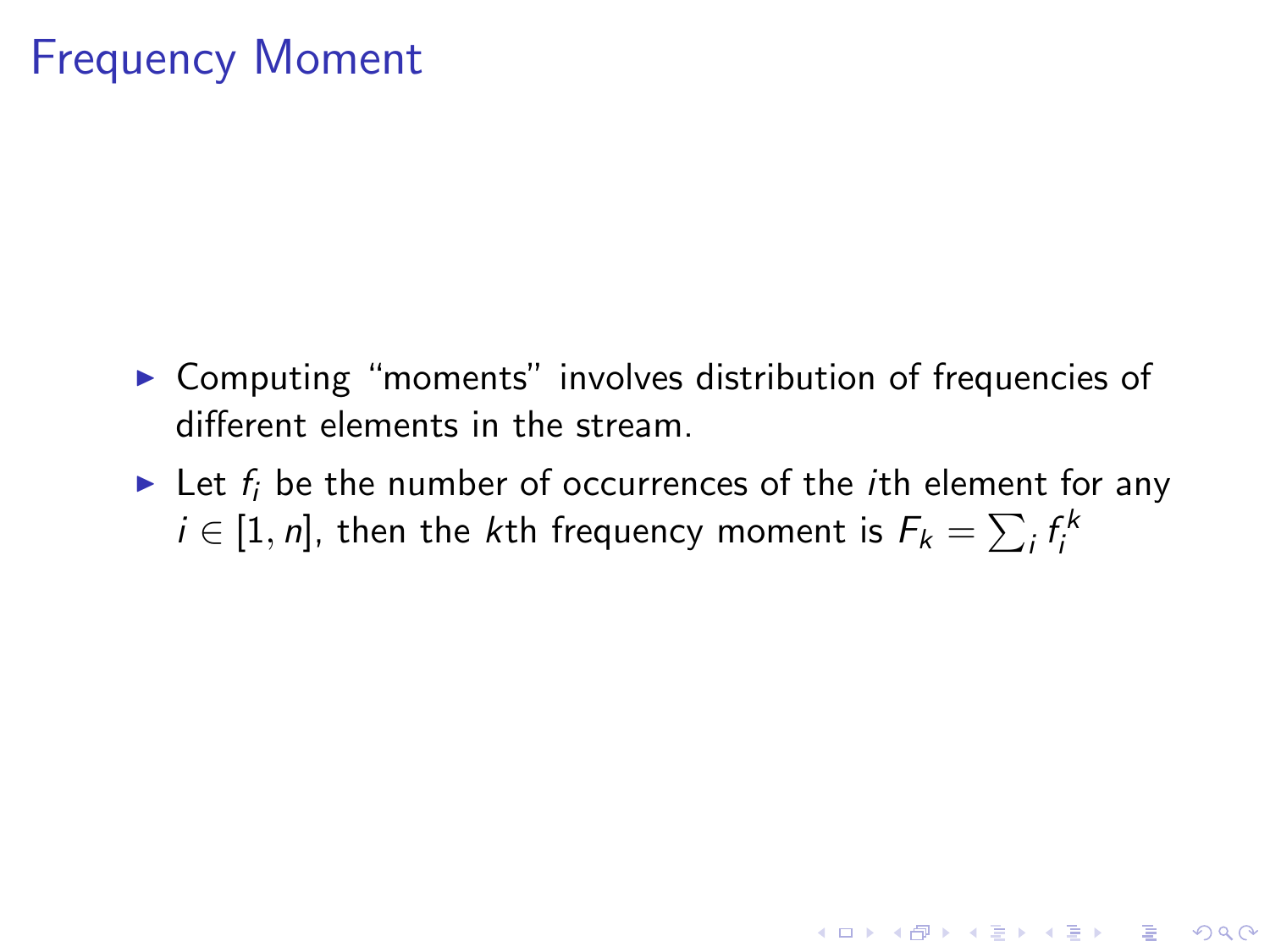$\blacktriangleright$  The 0th moment is the sum of 1 for each  $f_i > 0$ . Hence it counts the number of distinct items.

イロト イ御 トイミト イミト ニミー りんぴ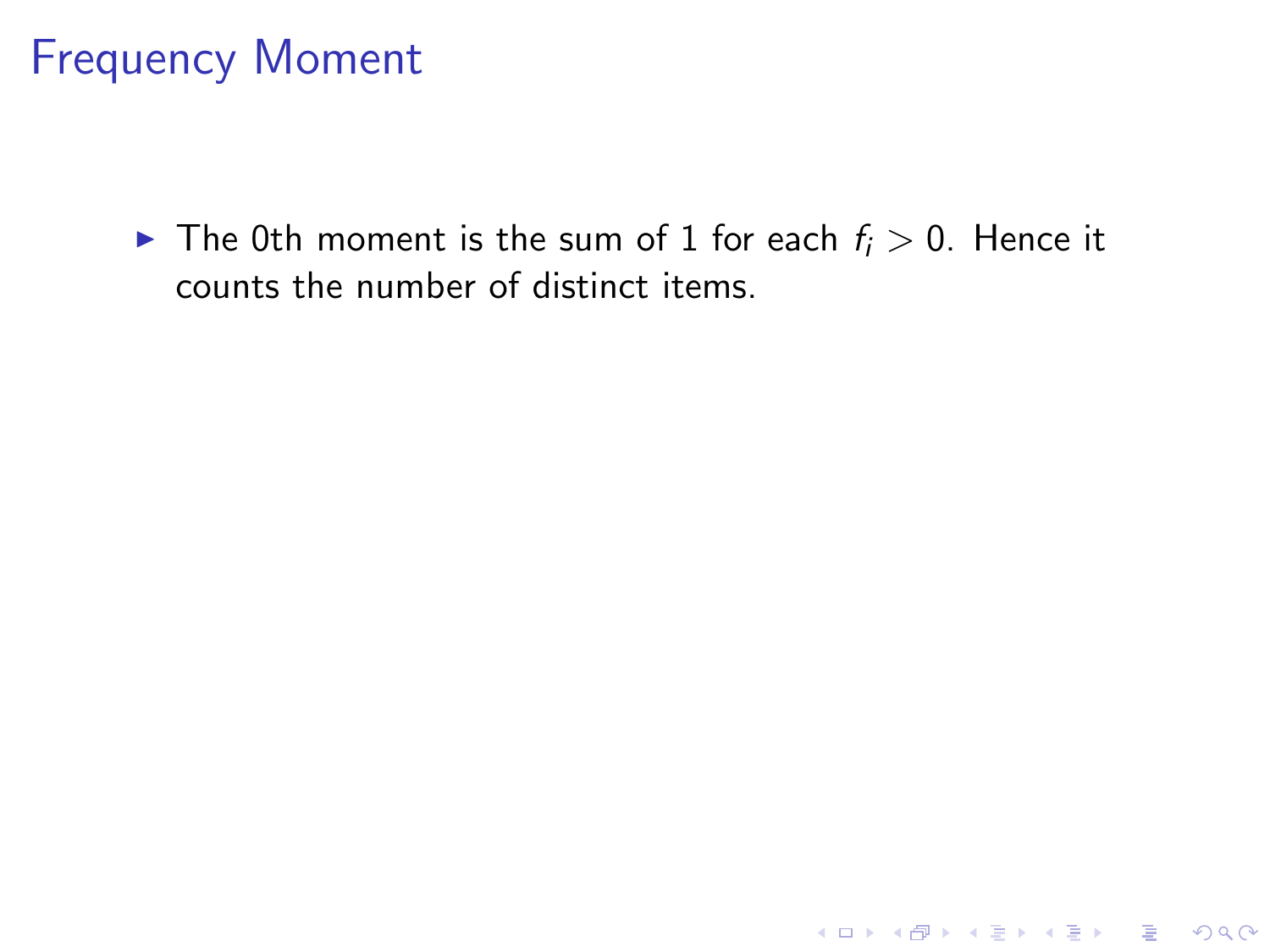- $\blacktriangleright$  The 0th moment is the sum of 1 for each  $f_i > 0$ . Hence it counts the number of distinct items.
- $\triangleright$  The 1st moment is the sum of the  $f_i$ s which must be the length of the stream. This is easy to calculate.

**K ロ ▶ K @ ▶ K 할 X X 할 X → 할 X → 9 Q Q ^**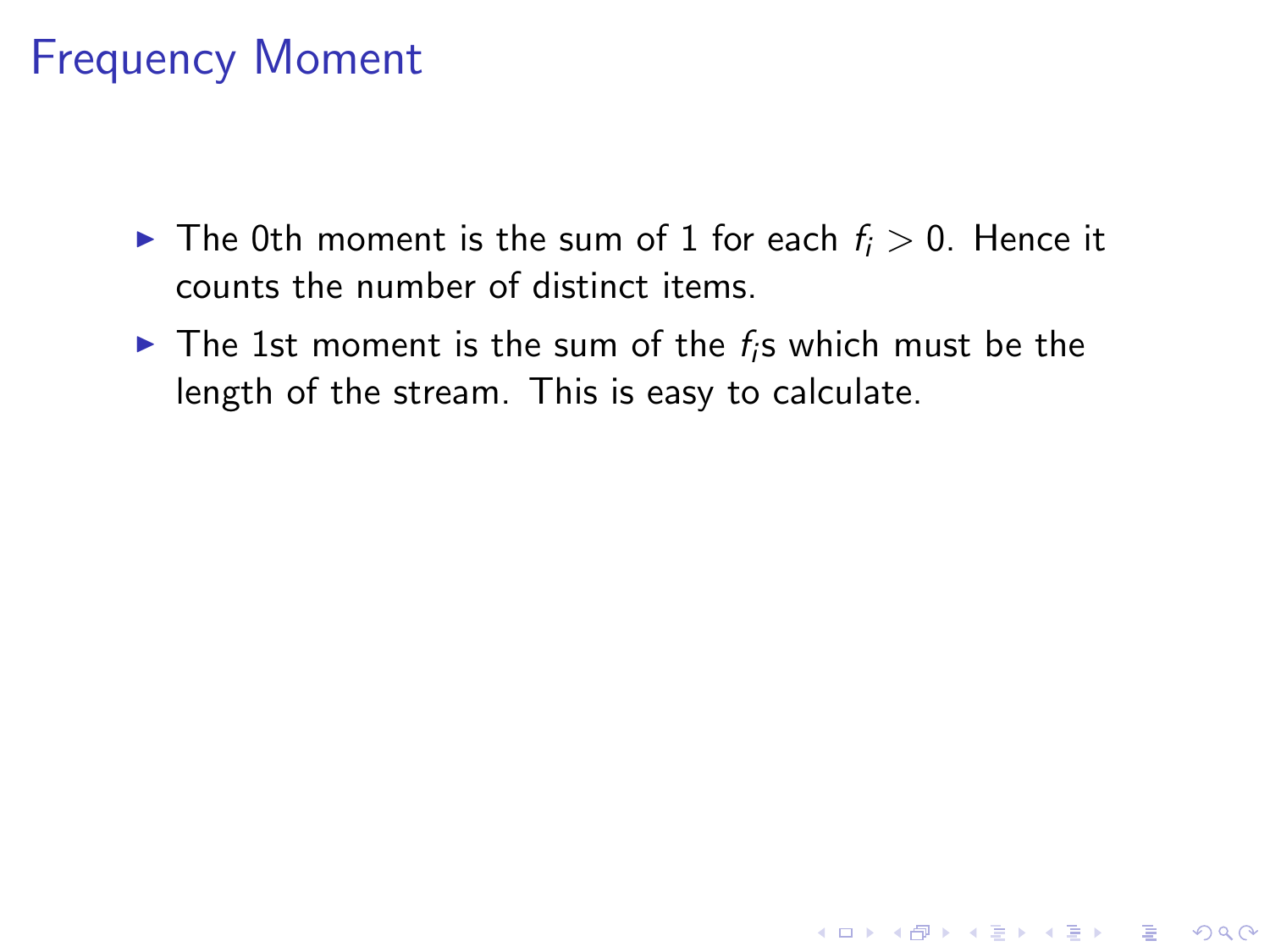- In The 0th moment is the sum of 1 for each  $f_i > 0$ . Hence it counts the number of distinct items.
- $\triangleright$  The 1st moment is the sum of the  $f_i$ s which must be the length of the stream. This is easy to calculate.
- $\blacktriangleright$  The 2nd moment is the sum of the squares of the  $f_i$ 's. It is sometimes called the surprise number as it measures the unevenness of the distribution of elements.
	- $\triangleright$  Suppose we have a stream of length 100.
	- Scenario 1: There are 10 elements each with frequency 10.  $F_2 = 10 * 10^2 = 1000$
	- $\triangleright$  Scenario 2: There are 10 elements, 1st item has frequency 91, and rest have each frequency 1.  $F_2 = 91^2 + 9 * 1^2 = 8290$ .

4 D > 4 P + 4 B + 4 B + B + 9 Q O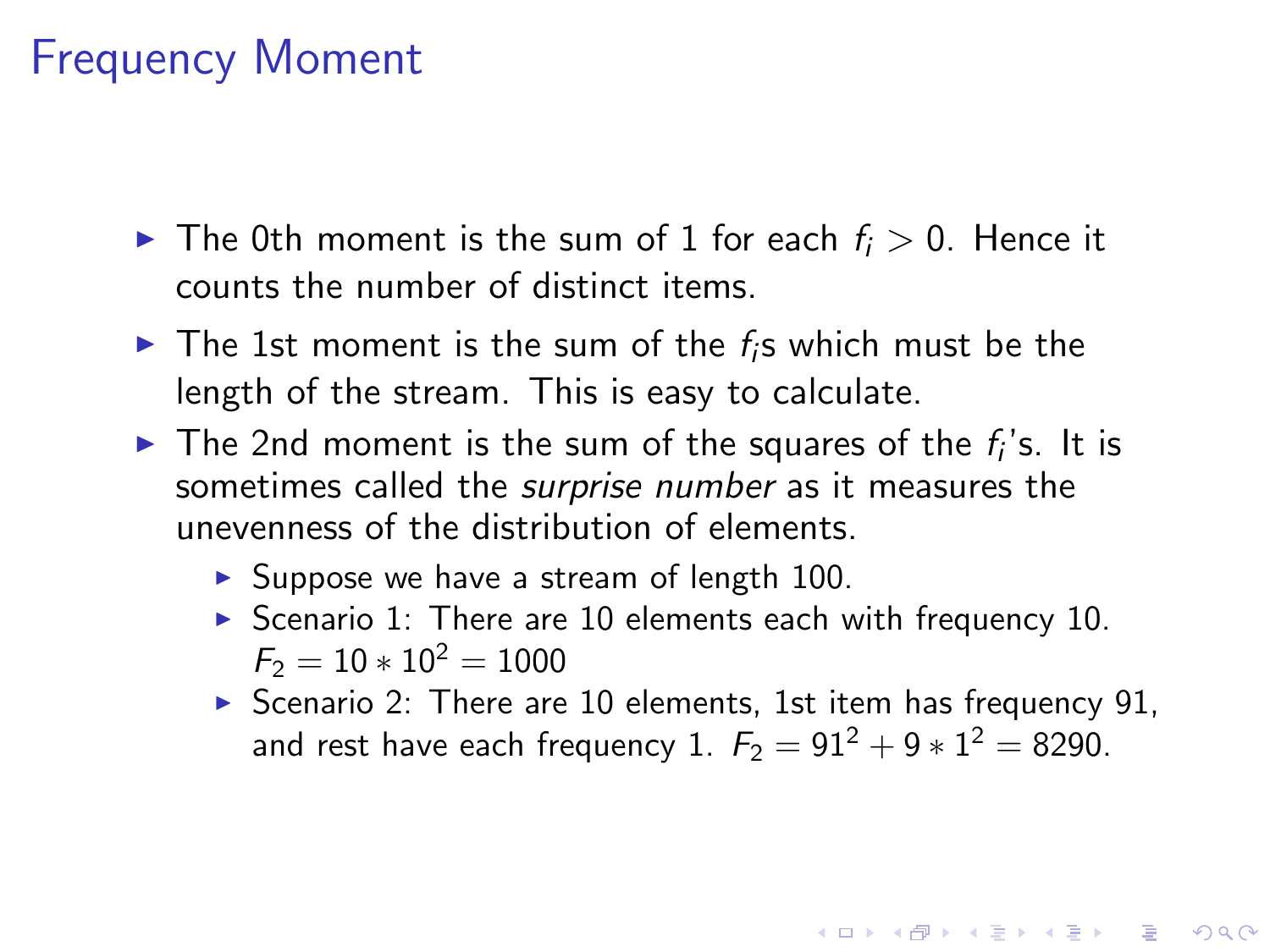# Computing  $F_2$  in Small Space

• Alon-Matias-Szegedy: Linear Sketching

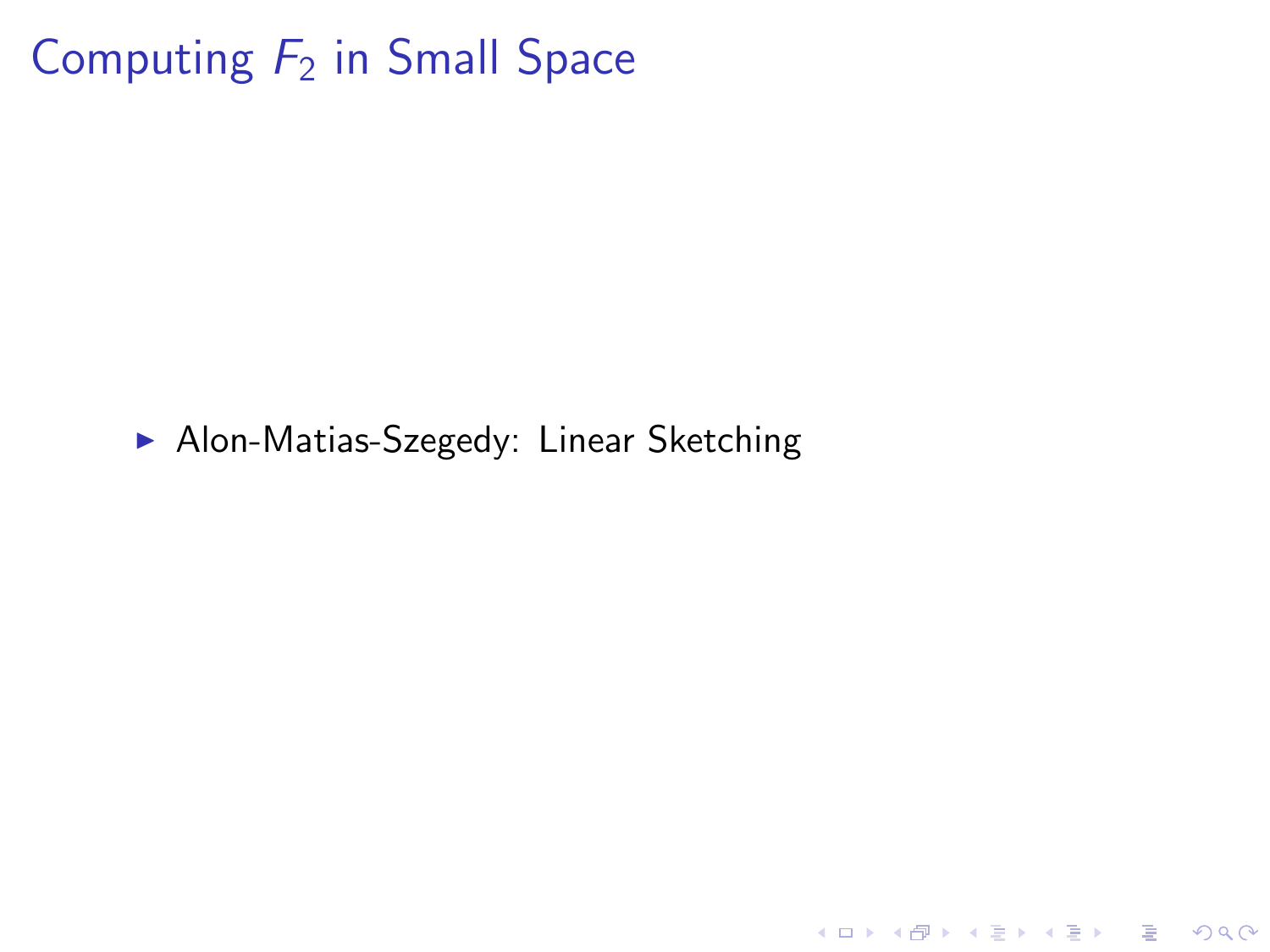- $\blacktriangleright$  Problem Given a stream  $A_1, A_2, ..., A_m$  where elements are coming from the universe  $[1,n]$  estimate  $F_2 = \sum_{i=1}^n f_i^2$  in "small space".
- $\blacktriangleright$  Output Return an estimate  $\hat{F_2}$  such that

$$
\mathsf{Pr}\left(\mathit{F}_2(1-\epsilon) \leq \hat{\mathit{F}}_2 \leq (1+\epsilon)\mathit{F}_2\right) \geq (1-\delta)
$$

4 D > 4 P + 4 B + 4 B + B + 9 Q O

where  $\epsilon > 0$  and  $\delta > 0$  are respectively the error and confidence parameters.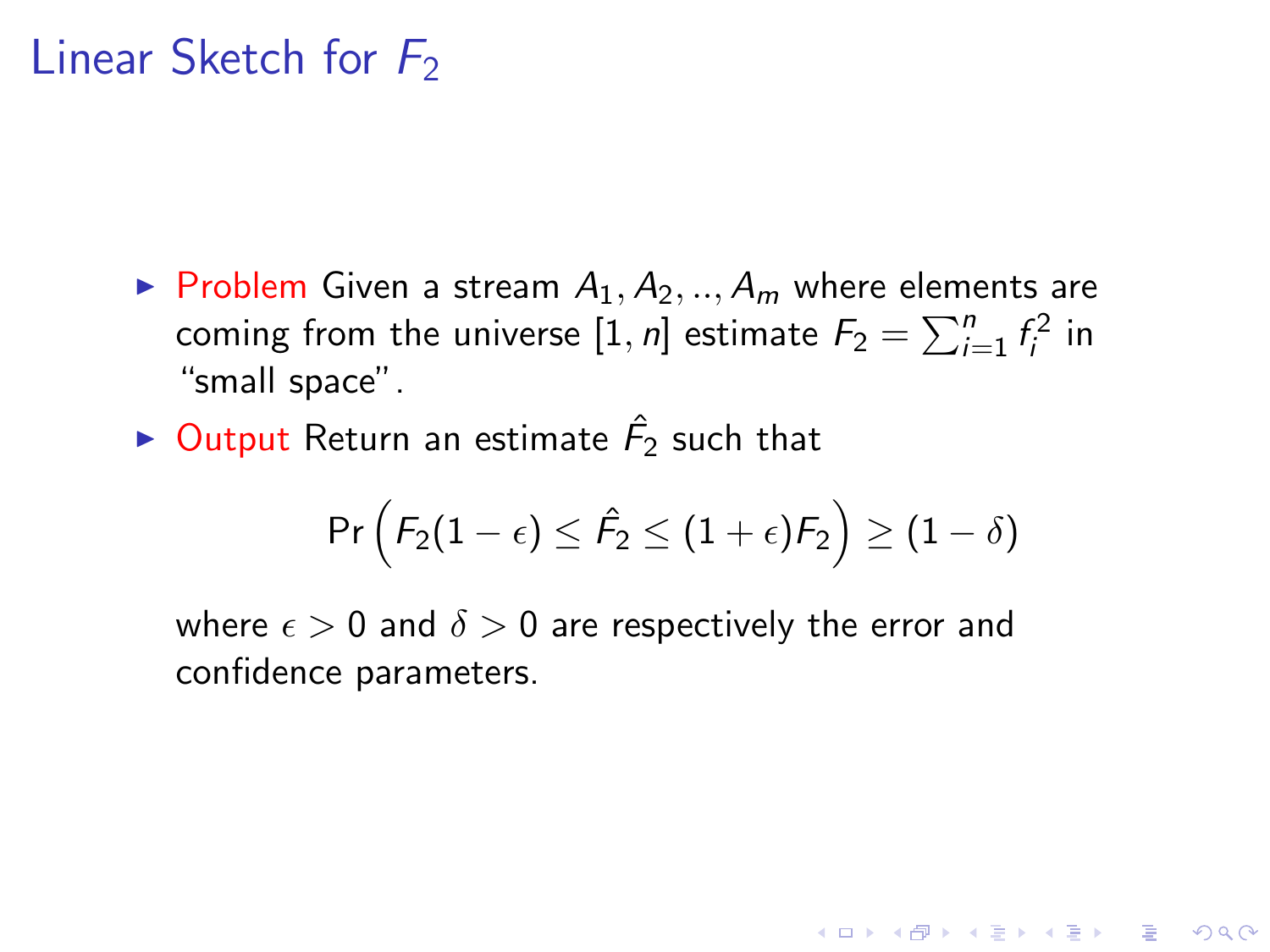

**KORK STRATER STRAKES**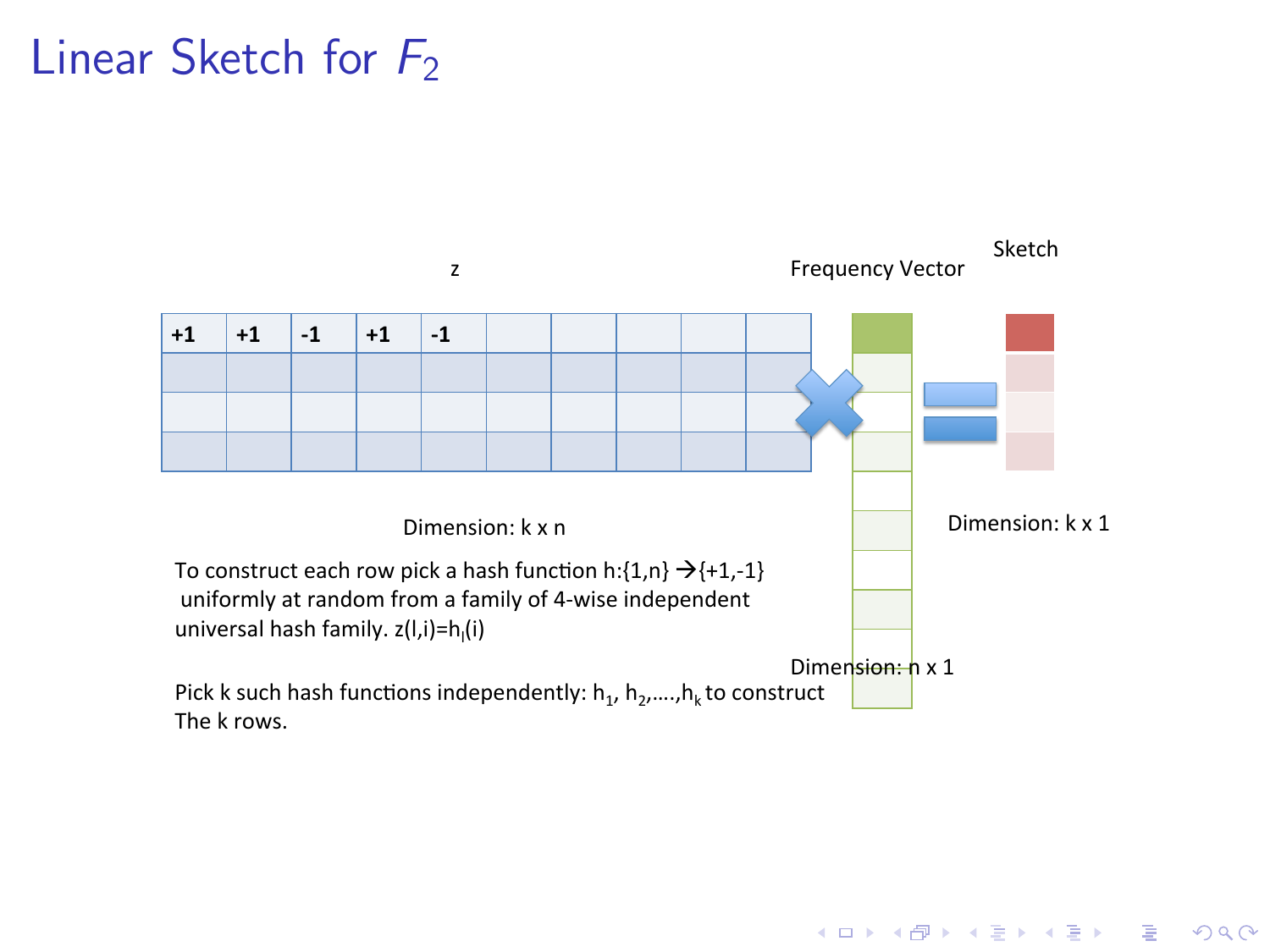

K ロ ▶ K @ ▶ K 할 ▶ K 할 ▶ | 할 | © 9 Q @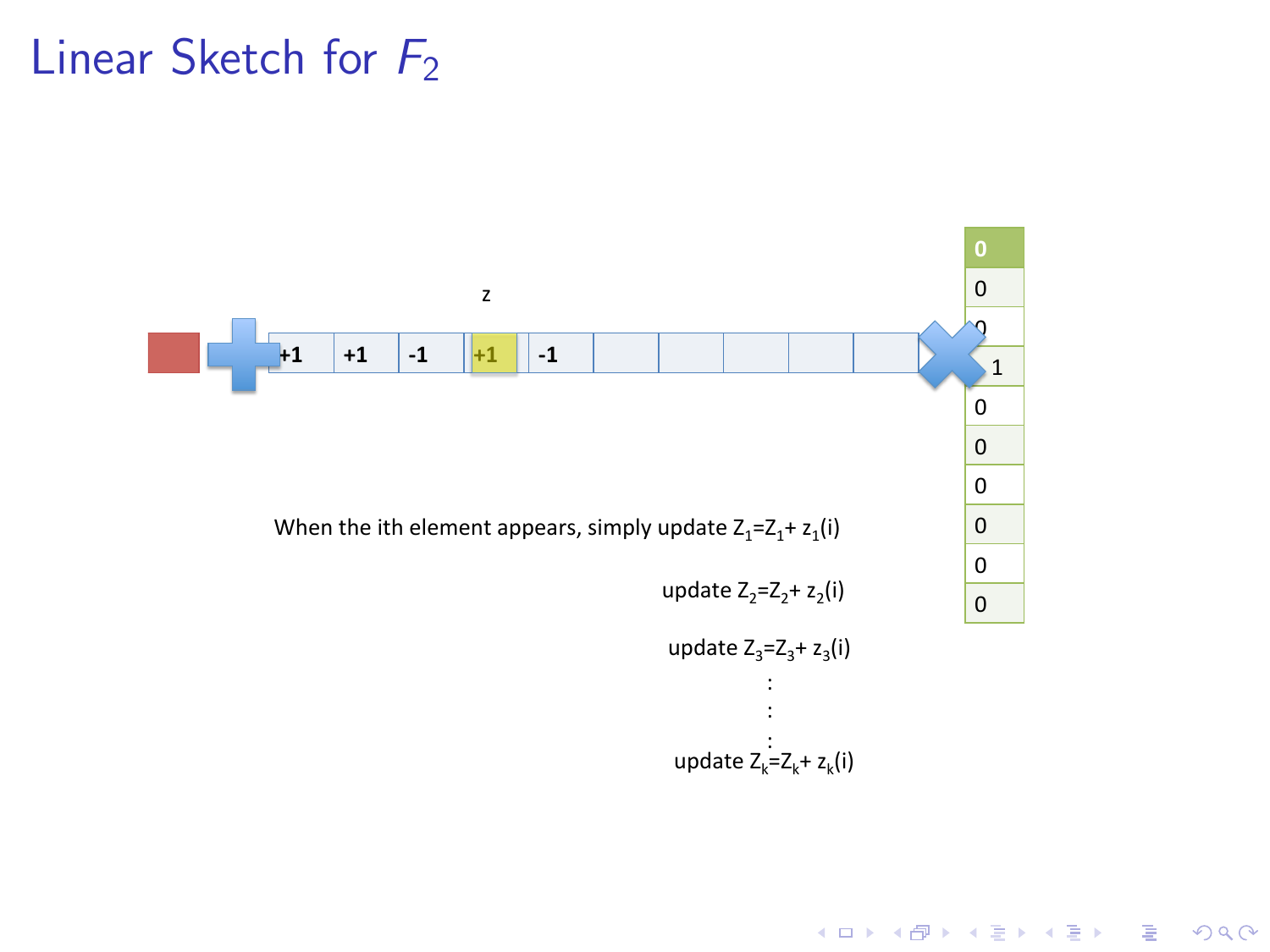

K ロ ▶ K @ ▶ K 할 ▶ K 할 ▶ 이 할 → 9 Q @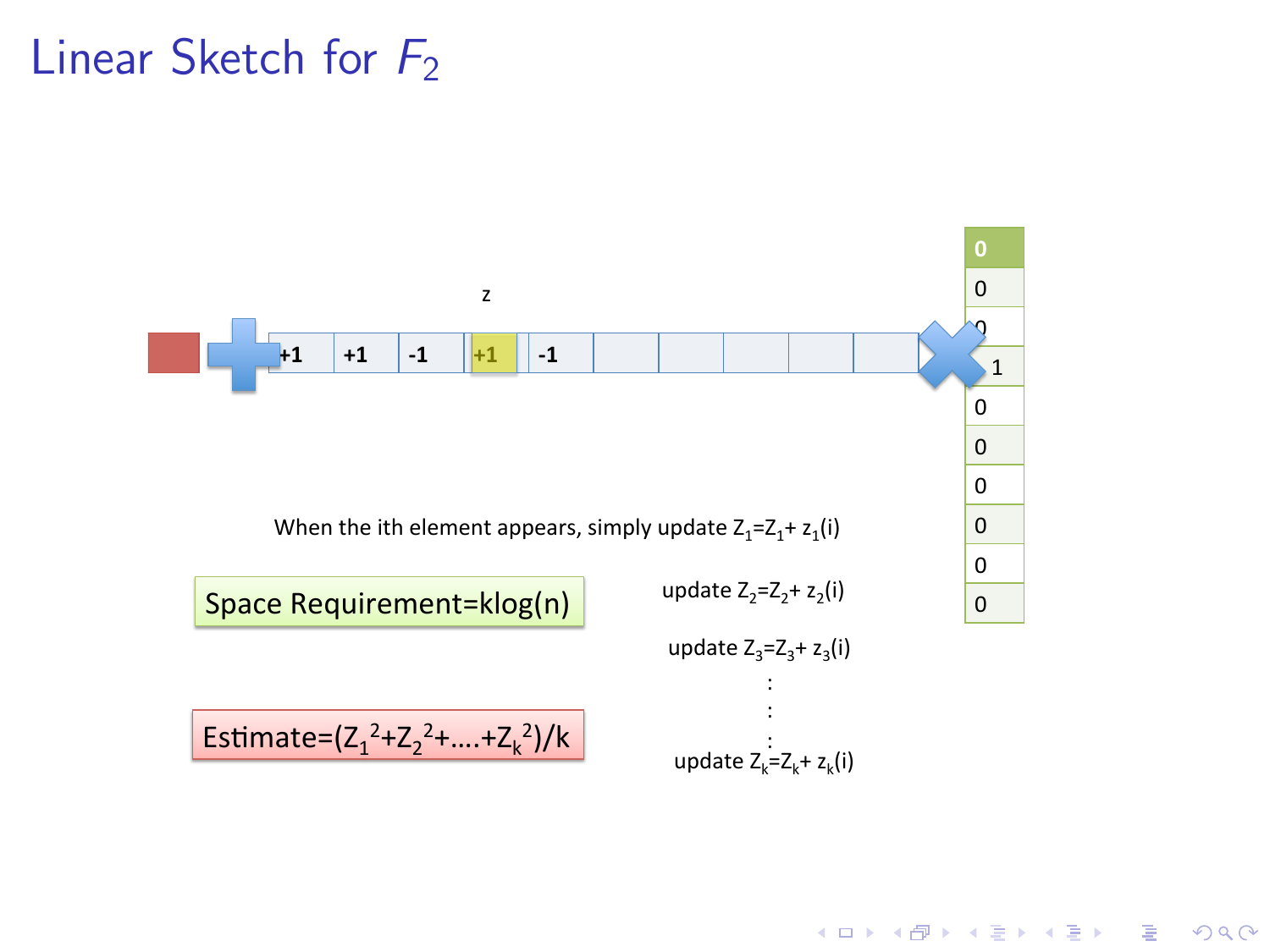$\triangleright$  Why is this a good estimate?

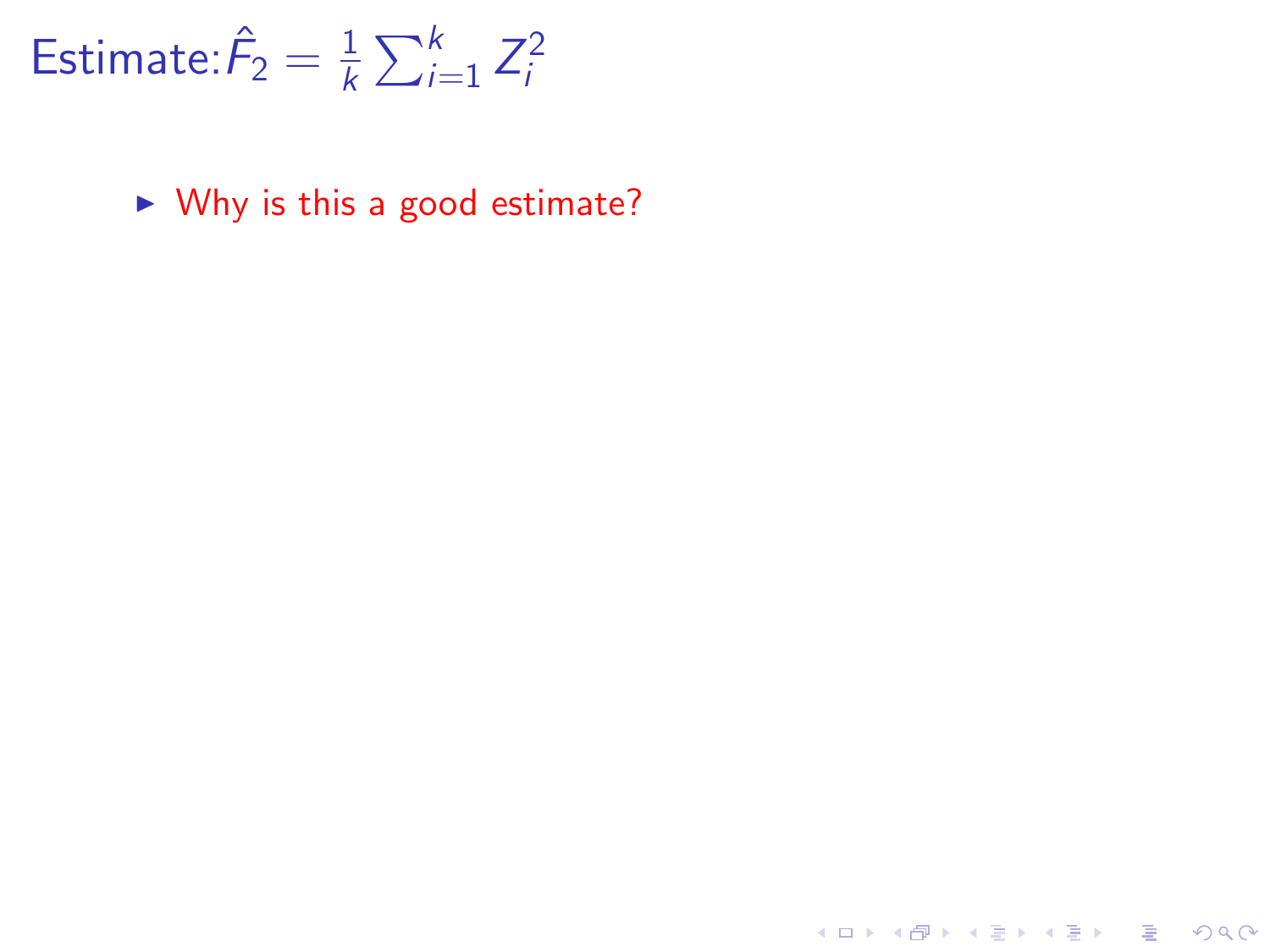$\triangleright$  Why is this a good estimate?

K ロ K K (P) K (E) K (E) X (E) X (P) K (P)

Show  $E[\hat{F}_2] = F_2$ .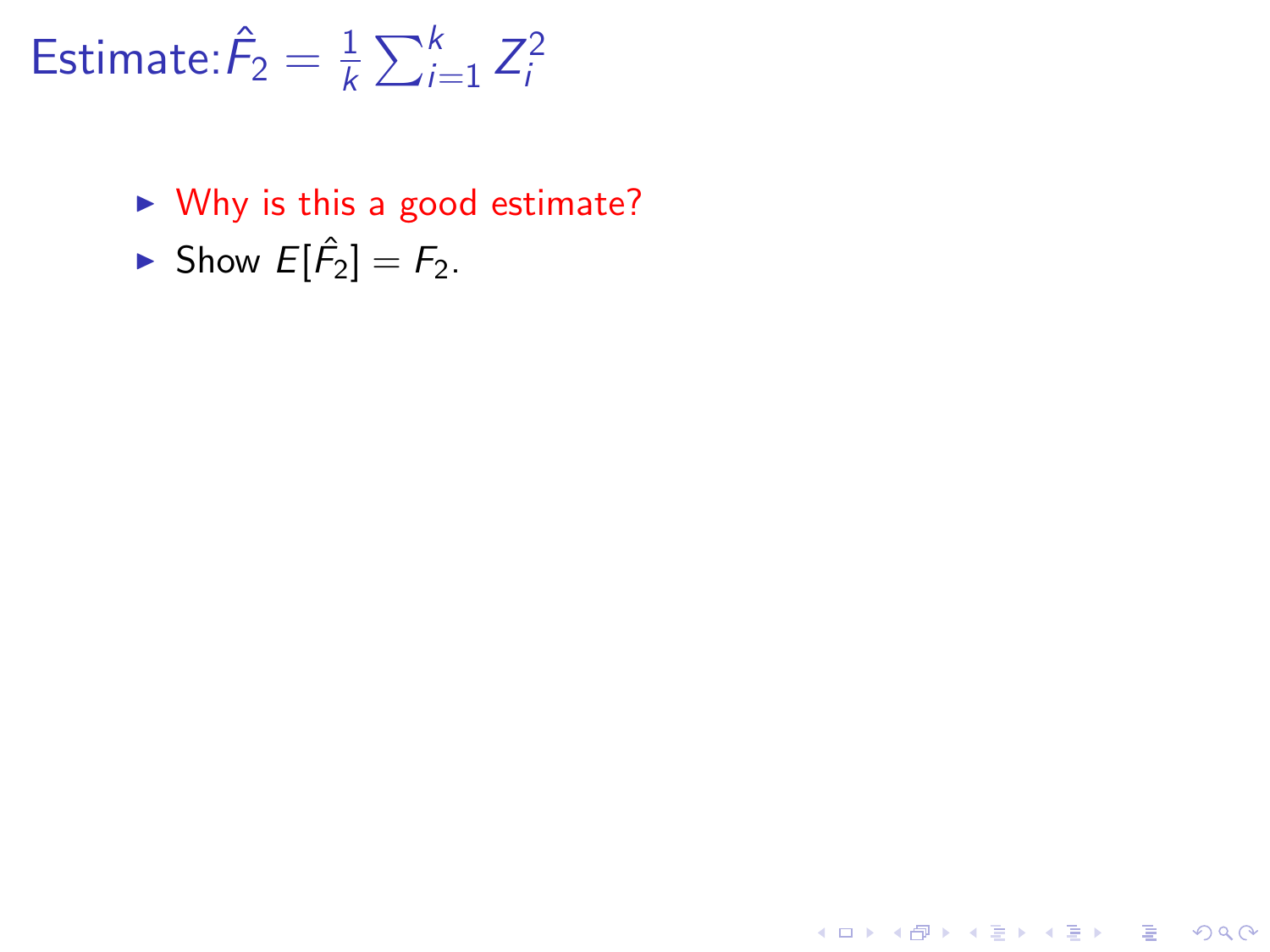$\triangleright$  Why is this a good estimate?

**K ロ ▶ K @ ▶ K 할 X X 할 X → 할 X → 9 Q Q ^** 

- Show  $E[\hat{F}_2] = F_2$ .
- Show  $Var[\hat{F}_2] \leq \frac{2F_2^2}{k}$ .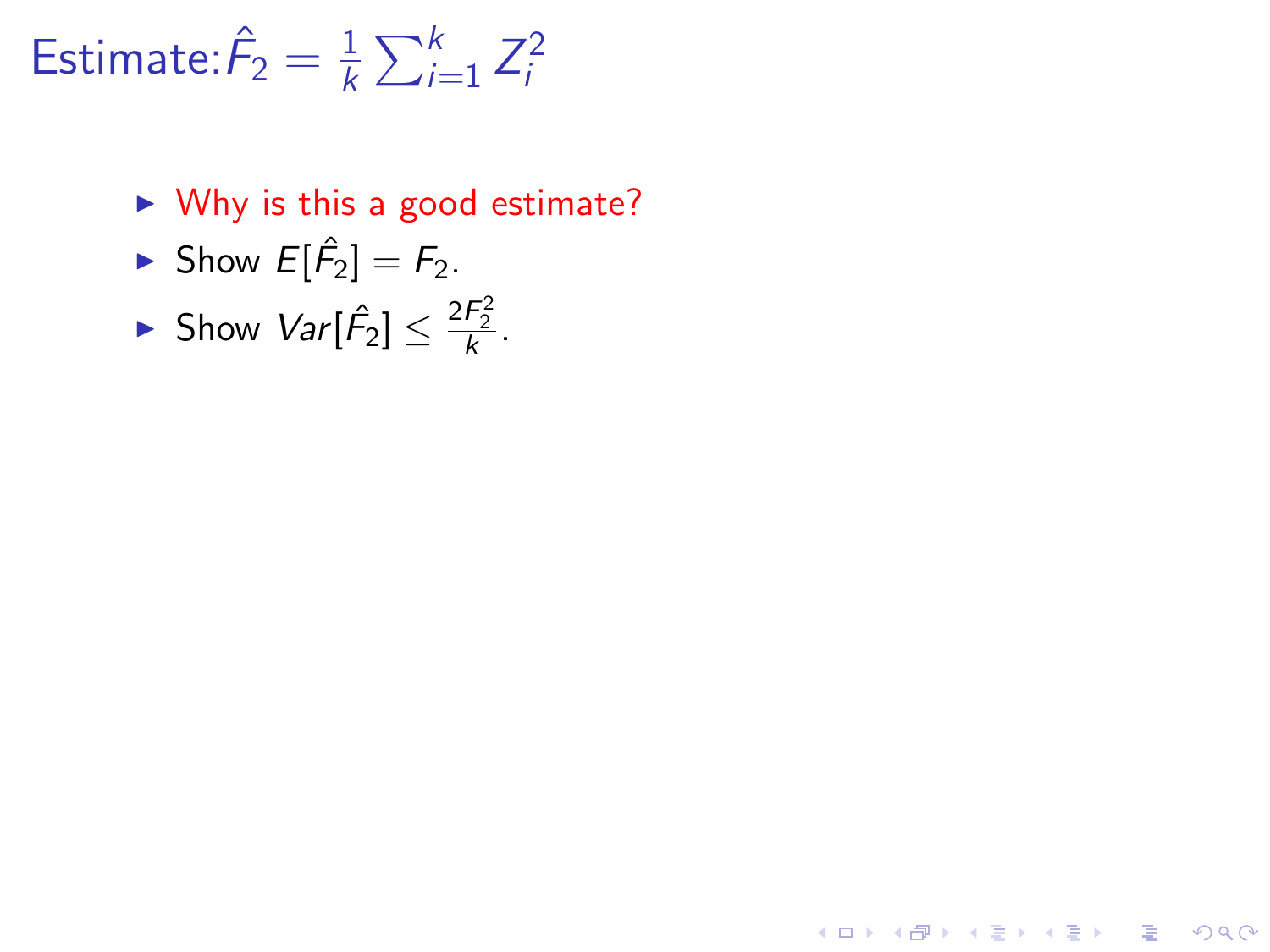- $\triangleright$  Why is this a good estimate?
- Show  $E[\hat{F}_2] = F_2$ .
- Show  $Var[\hat{F}_2] \leq \frac{2F_2^2}{k}$ .
- $\blacktriangleright$  Apply Chebyshev.

$$
Prob\left(|\hat{F}_2 - F_2| > \epsilon F_2\right) \leq \frac{Var(\hat{F}_2)}{\epsilon^2 F_2^2}
$$

K ロ ▶ K @ ▶ K 할 ▶ K 할 ▶ 이 할 → 9 Q @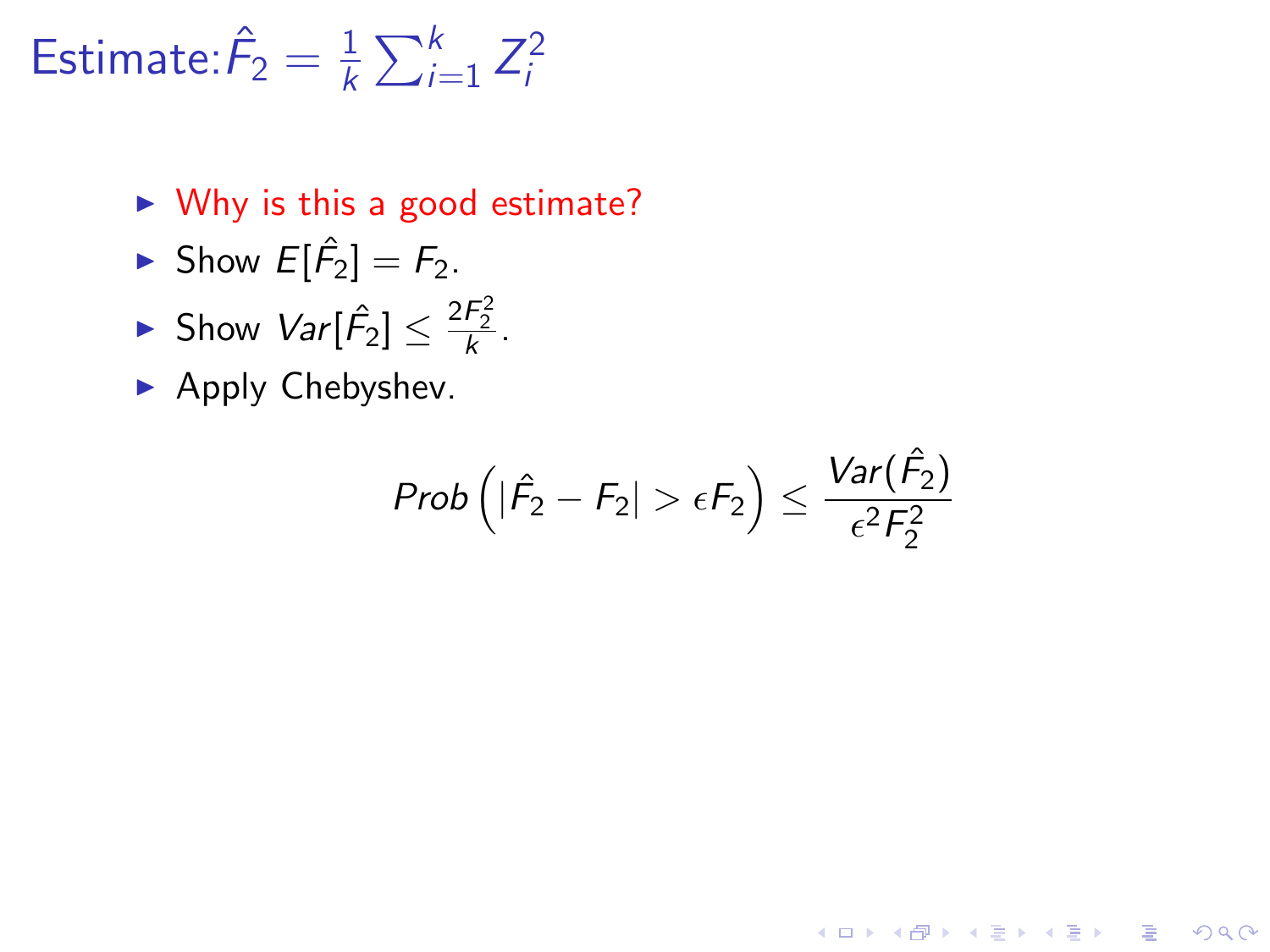- $\triangleright$  Why is this a good estimate?
- Show  $E[\hat{F}_2] = F_2$ .
- Show  $Var[\hat{F}_2] \leq \frac{2F_2^2}{k}$ .
- $\blacktriangleright$  Apply Chebyshev.

$$
Prob\left(|\hat{F}_2 - F_2| > \epsilon F_2\right) \le \frac{Var(\hat{F}_2)}{\epsilon^2 F_2^2}
$$
\n• Take  $k = \frac{16}{\epsilon^2}$ . Prob $\left(|\hat{F}_2 - F_2| > \epsilon F_2\right) \le \frac{1}{8}$ 

K ロ ▶ K @ ▶ K 할 ▶ K 할 ▶ 이 할 → 9 Q @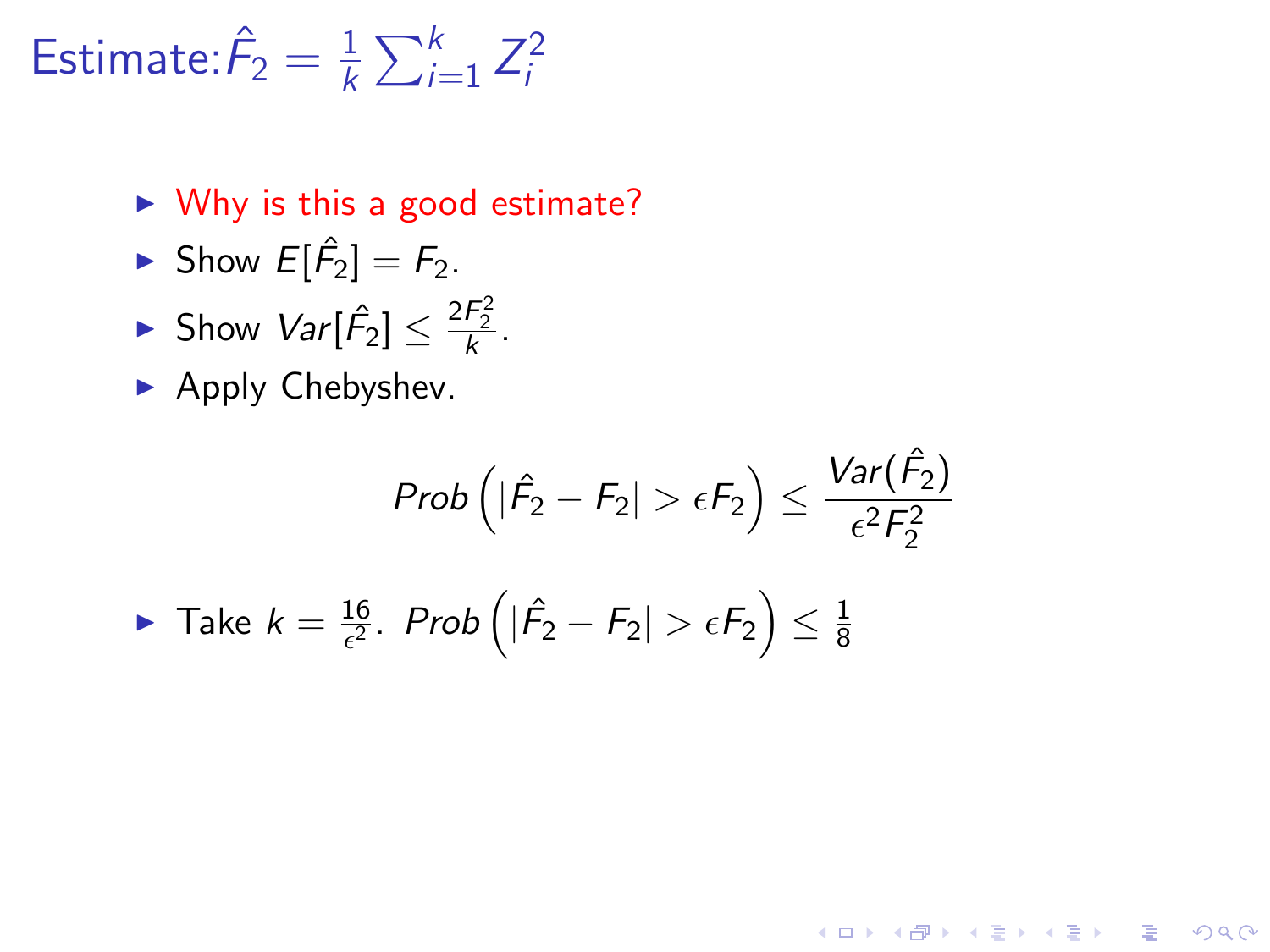- $\triangleright$  Why is this a good estimate?
- Show  $E[\hat{F}_2] = F_2$ .
- Show  $Var[\hat{F}_2] \leq \frac{2F_2^2}{k}$ .
- $\blacktriangleright$  Apply Chebyshev.

$$
Prob\left(|\hat{F}_2 - F_2| > \epsilon F_2\right) \le \frac{Var(\hat{F}_2)}{\epsilon^2 F_2^2}
$$
\nTake  $k = \frac{16}{\epsilon^2}$ .  $Prob\left(|\hat{F}_2 - F_2| > \epsilon F_2\right) \le \frac{1}{8}$ 

\nProb  $\left(F_2(1 - \epsilon) \le \hat{F}_2 \le (1 + \epsilon)F_2\right) \ge \frac{7}{8}$ 

K ロ ▶ K @ ▶ K 할 > K 할 > 1 할 > 1 이익어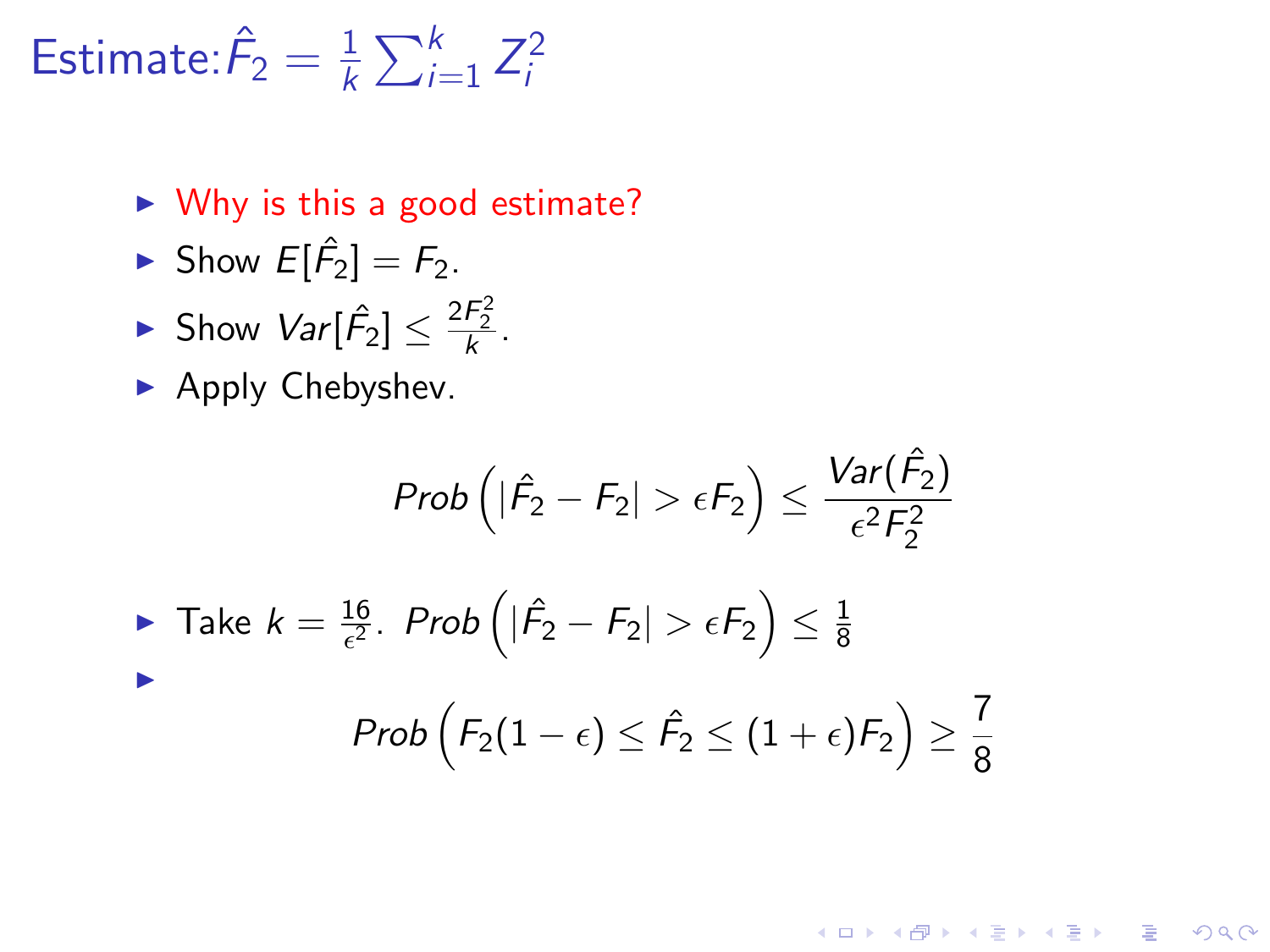## Expectation of  $Z_s^2$ s

$$
Z_s \sim Z, s = 1, 2, ..., k
$$
  
\n
$$
\triangleright Z = \sum_{i=1}^n f_i z(i), Z^2 = \sum_{i,j \in [1,n]} f_i f_j z_i z_j
$$

K ロ ▶ K @ ▶ K 할 ▶ K 할 ▶ ... 할 ... 9 Q Q ·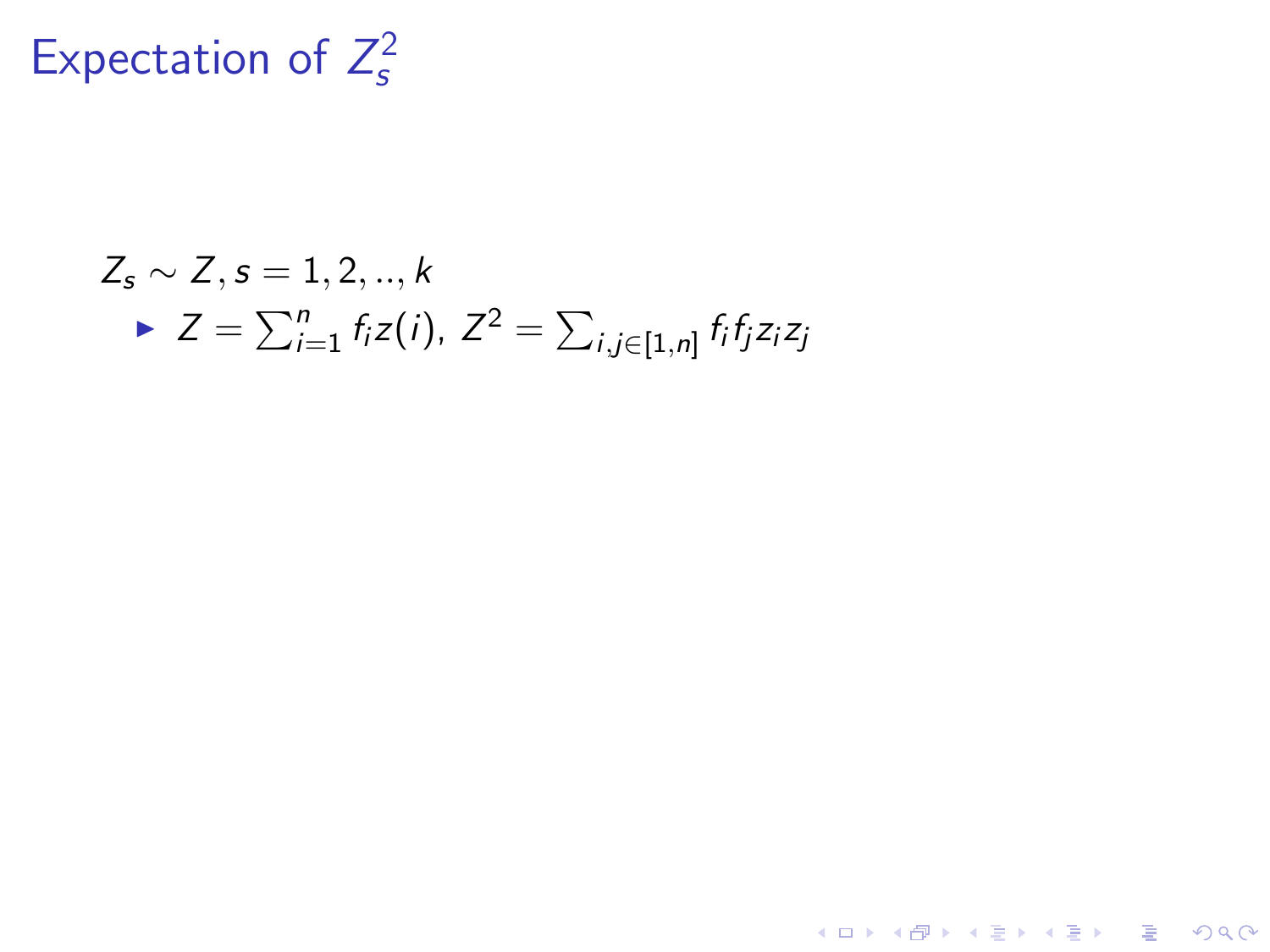### Expectation of  $Z_s^2$ s

$$
Z_s \sim Z, s = 1, 2, ..., k
$$
  
\n
$$
\triangleright Z = \sum_{i=1}^n f_i z(i), Z^2 = \sum_{i,j \in [1,n]} f_i f_j z_i z_j
$$
  
\n
$$
\triangleright E[Z^2] = \sum_{i,j \in [1,n]} E[f_i f_j z_i z_j] = \sum_i E[f_i^2 z_i^2] = \sum_i f_i^2 = F_2
$$
  
\nsince  $E[z_i z_j] = 0$  if  $i \neq j$  and  $E[z_i^2] = 1$ .

K ロ ▶ K @ ▶ K 할 ▶ K 할 ▶ ... 할 ... 9 Q Q ·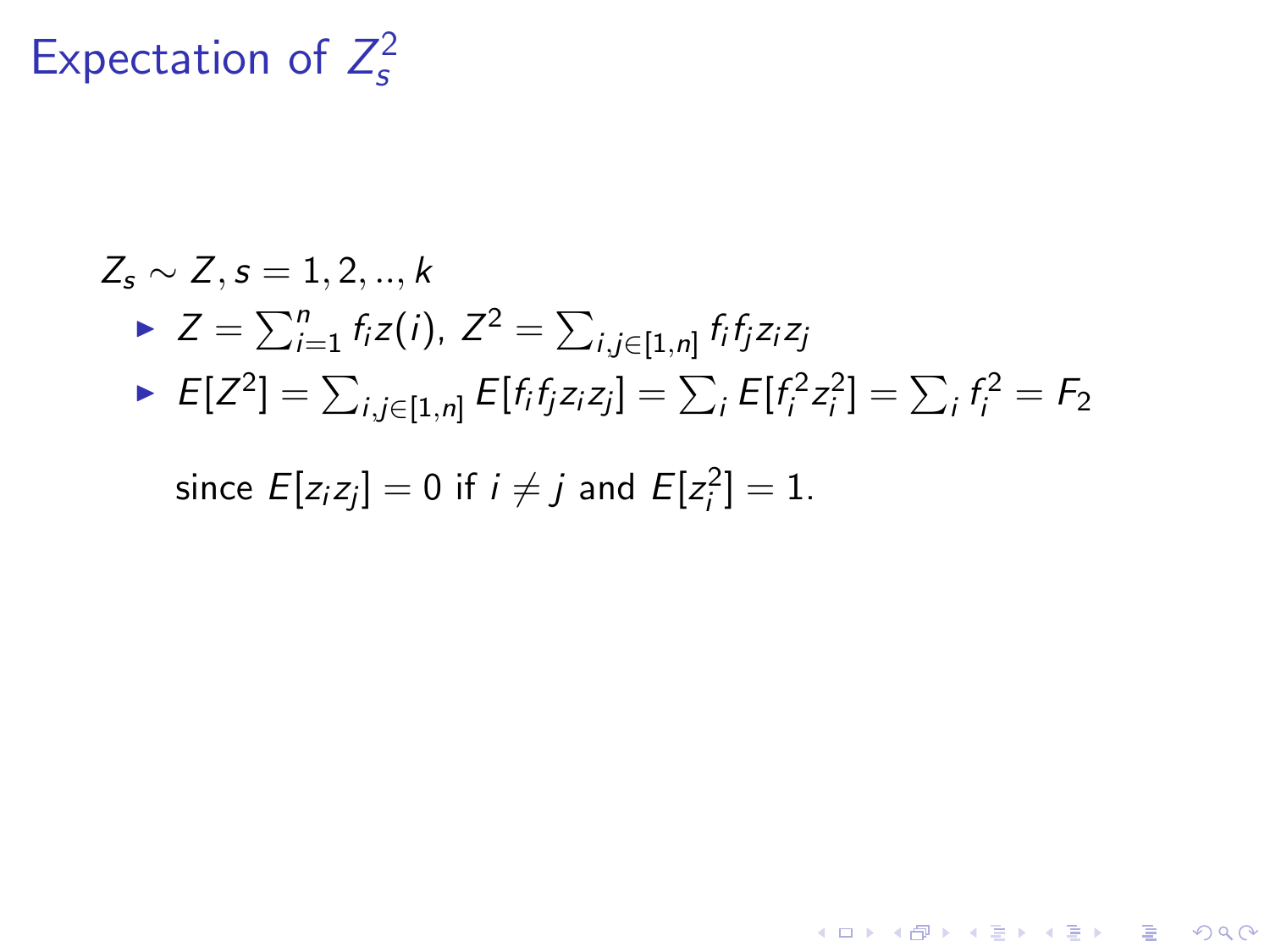### Expectation of  $Z_s^2$ s

$$
Z_s \sim Z, s = 1, 2, ..., k
$$
  
\n
$$
\triangleright Z = \sum_{i=1}^{n} f_i z(i), Z^2 = \sum_{i,j \in [1,n]} f_i f_j z_i z_j
$$
  
\n
$$
\triangleright E[Z^2] = \sum_{i,j \in [1,n]} E[f_i f_j z_i z_j] = \sum_{i} E[f_i^2 z_i^2] = \sum_{i} f_i^2 = F_2
$$
  
\nsince  $E[z_i z_j] = 0$  if  $i \neq j$  and  $E[z_i^2] = 1$ .  
\n
$$
E[\hat{F}_2] = \frac{1}{k} \sum_{s=1}^{k} E[Z_s^2] = F_2
$$

K ロ ▶ K @ ▶ K 할 ▶ K 할 ▶ ... 할 ... 9 Q Q ·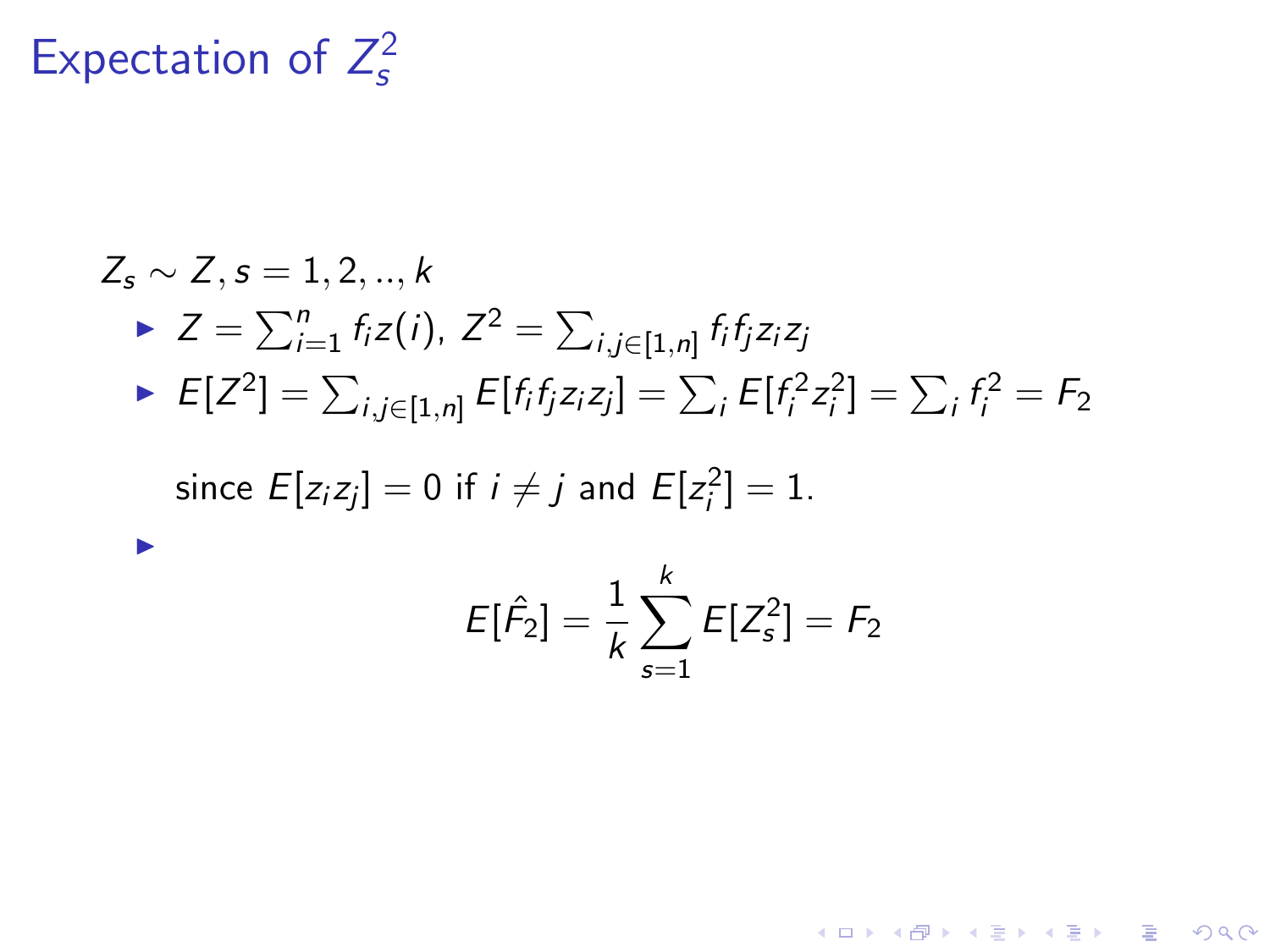

►  $Var(Z^2) = E[Z^4] - (E[Z^2])^2$ 

K ロ ▶ K @ ▶ K 할 ▶ K 할 ▶ | 할 | © 9 Q @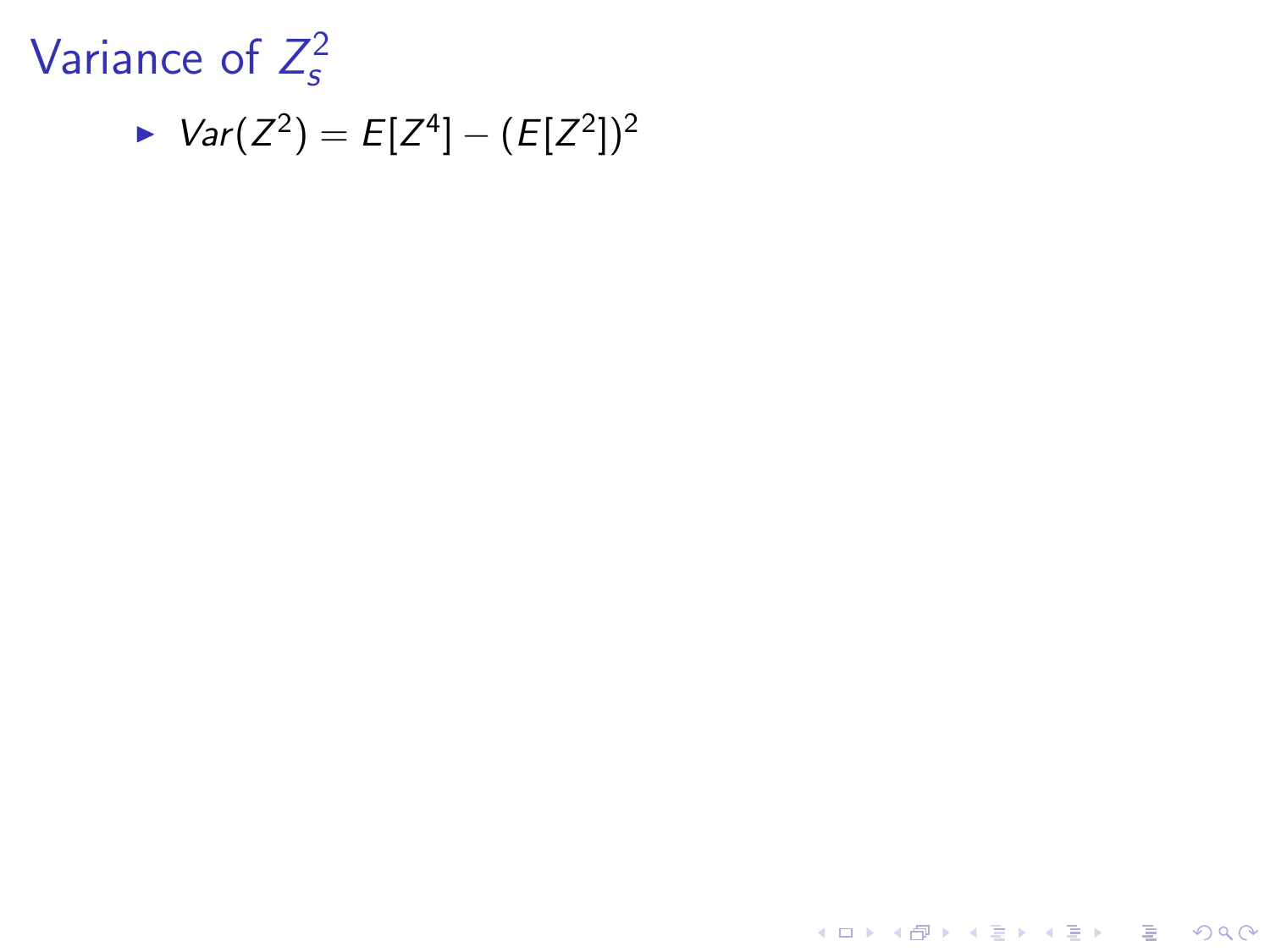## Variance of  $Z_s^2$ s

$$
\begin{aligned} Var(Z^2) &= E[Z^4] - (E[Z^2])^2 \\ E[Z^4] &= \sum_i f_i^4 E[z_i^4] + \sum_{i,j:i
$$

since  ${\it E}[{\it z}_i{\it z}_j{\it z}_k{\it z}_l]=0$  if  $i < j < k < l$  or 3 of the terms are equal.

K ロ ▶ K @ ▶ K 할 ▶ K 할 ▶ | 할 | ⊙Q @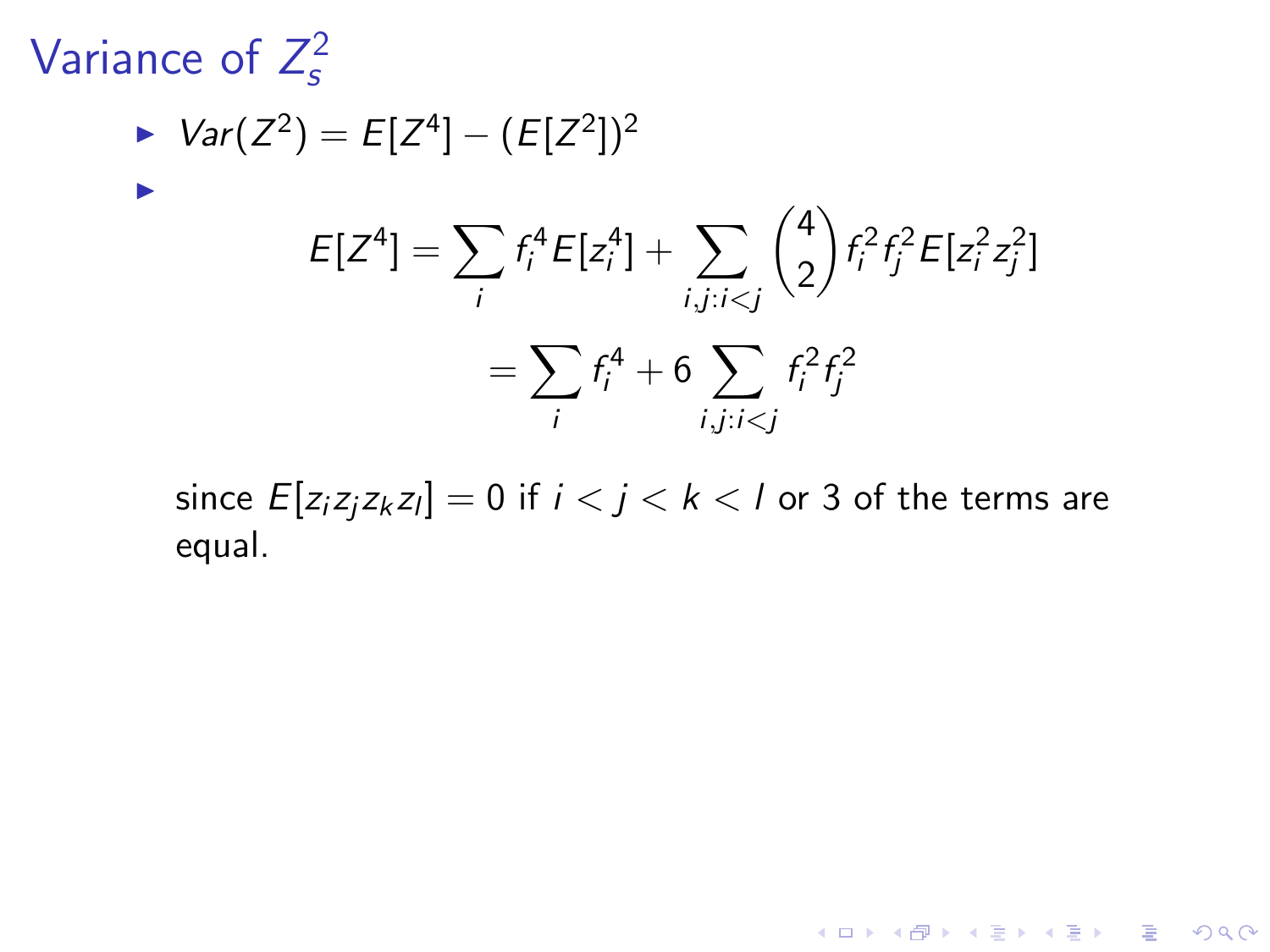## Variance of  $Z_s^2$ s

I

$$
\triangleright \text{Var}(Z^2) = E[Z^4] - (E[Z^2])^2
$$
\n
$$
E[Z^4] = \sum_i f_i^4 E[z_i^4] + \sum_{i,j:i < j} \binom{4}{2} f_i^2 f_j^2 E[z_i^2 z_j^2]
$$
\n
$$
= \sum_i f_i^4 + 6 \sum_{i,j:i < j} f_i^2 f_j^2
$$

since  ${\it E}[{\it z}_i{\it z}_j{\it z}_k{\it z}_l]=0$  if  $i < j < k < l$  or 3 of the terms are equal.

$$
(\mathsf{E}[Z^2])^2 = \left(\sum_i f_i^2\right)^2 = \sum_i f_i^4 + 2\sum_{i,j:i
$$

K ロ X イロ X K ミ X K ミ X ミ → S V Q Q Q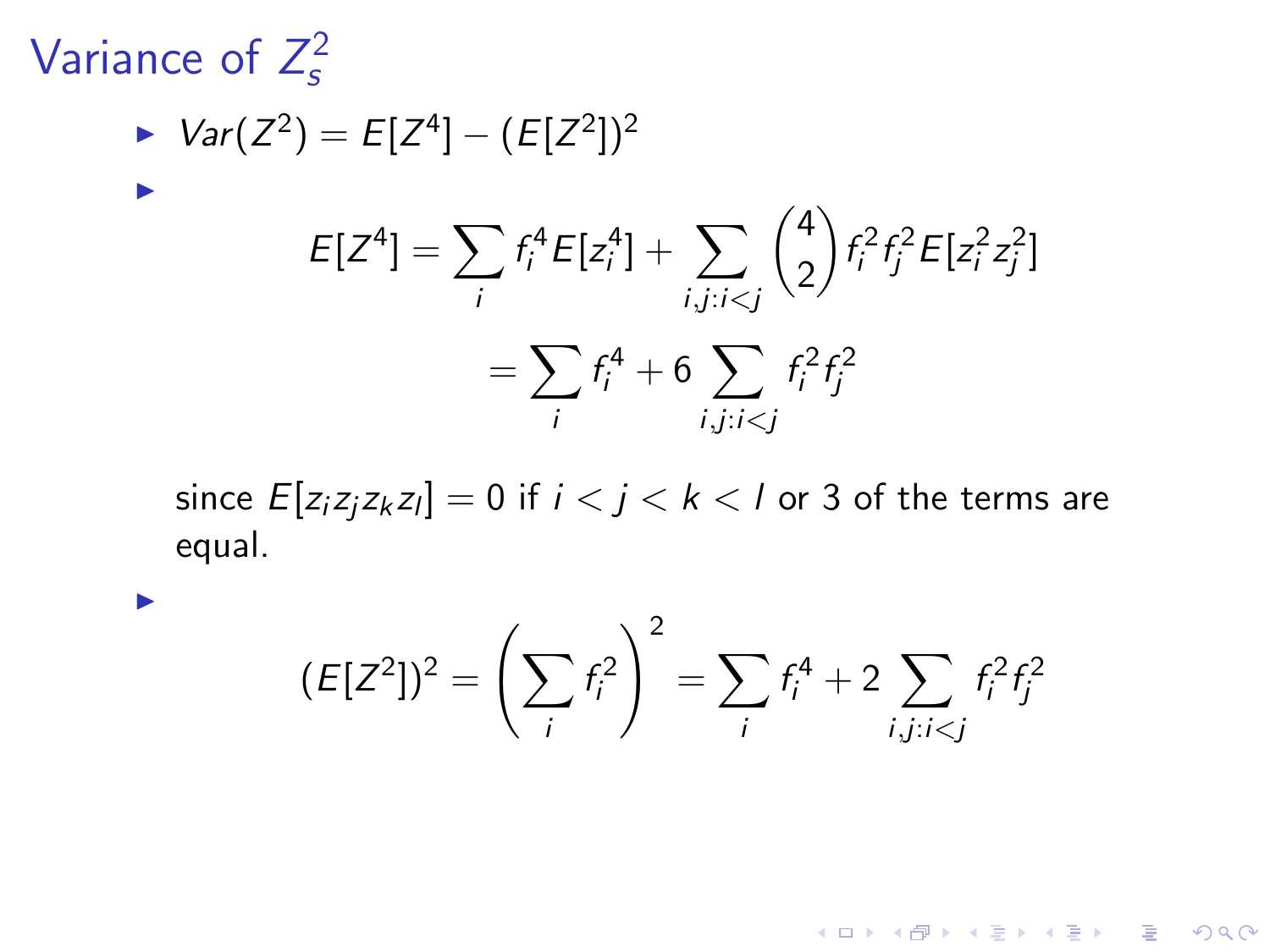## Variance of  $Z_s^2$ s

I

 $\blacktriangleright$ 

$$
\triangleright \text{Var}(Z^2) = E[Z^4] - (E[Z^2])^2
$$
\n
$$
E[Z^4] = \sum_i f_i^4 E[z_i^4] + \sum_{i,j:i\n
$$
= \sum_i f_i^4 + 6 \sum_{i,j:i
$$
$$

since  ${\it E}[{\it z}_i{\it z}_j{\it z}_k{\it z}_l]=0$  if  $i < j < k < l$  or 3 of the terms are equal.

$$
(E[Z2])2 = \left(\sum_{i} f_{i}^{2}\right)^{2} = \sum_{i} f_{i}^{4} + 2 \sum_{i,j:i
$$
Var(Z^{2}) = 4 \sum_{i,j:i
$$
$$

K ロ X イロ X K ミ X K ミ X ミ → S V Q Q Q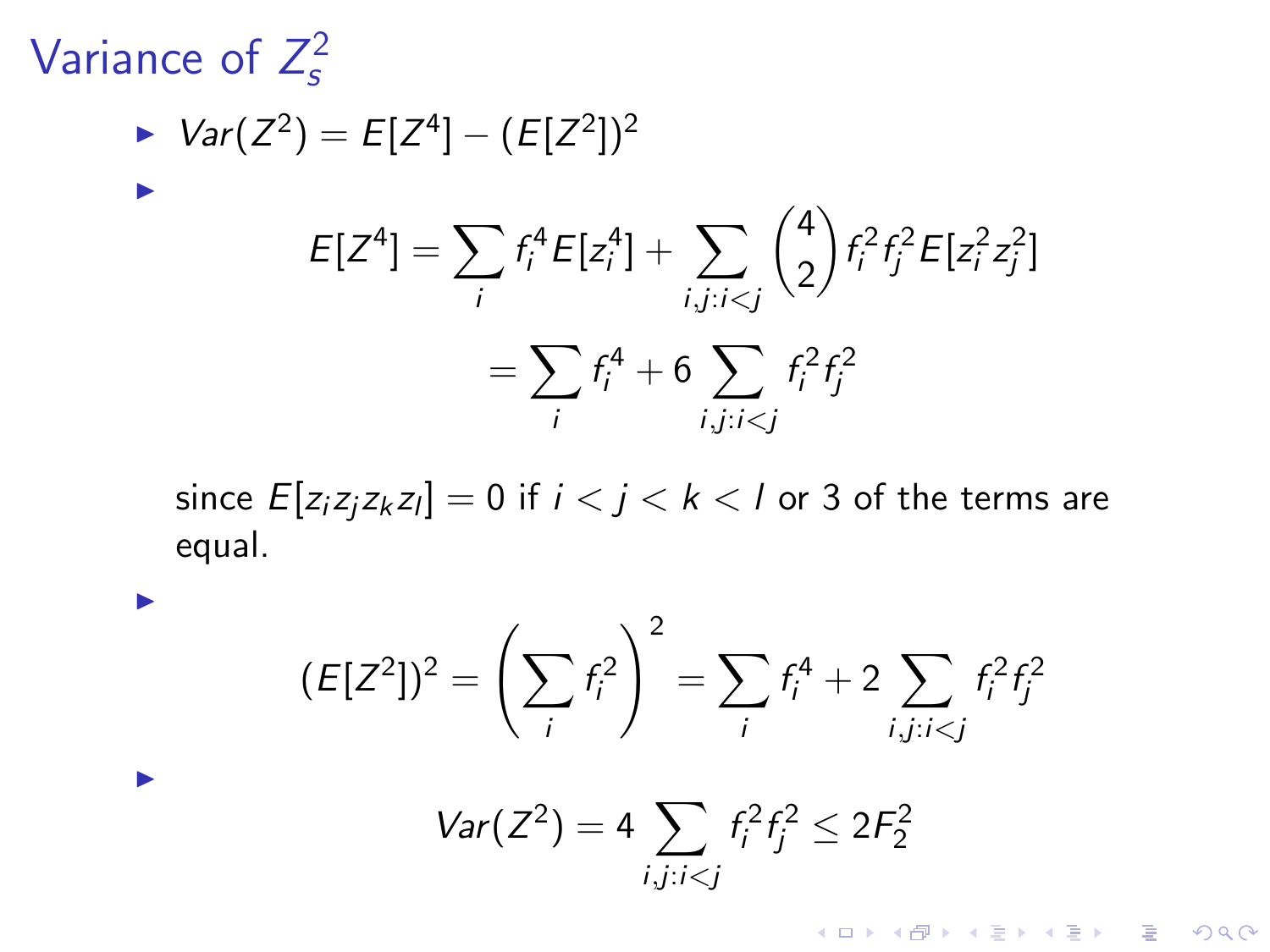# Variance of  $\hat{F}_2$

$$
Var(\hat{F}_2) = Var(\frac{1}{k} \sum_{s=1}^k Z_s^2)
$$
  
=  $\frac{1}{k^2} Var(\sum_{s=1}^k Z_s^2)$  since  $Var(aX) = a^2 Var(X)$  for any constant.  
=  $\frac{1}{k^2} \sum_{s=1}^k Var(Z_s^2) \le \frac{1}{k^2} 2kF_2^2 = \frac{2F_2^2}{k}$ 

K ロ ▶ K @ ▶ K 할 ▶ K 할 ▶ 이 할 → 9 Q @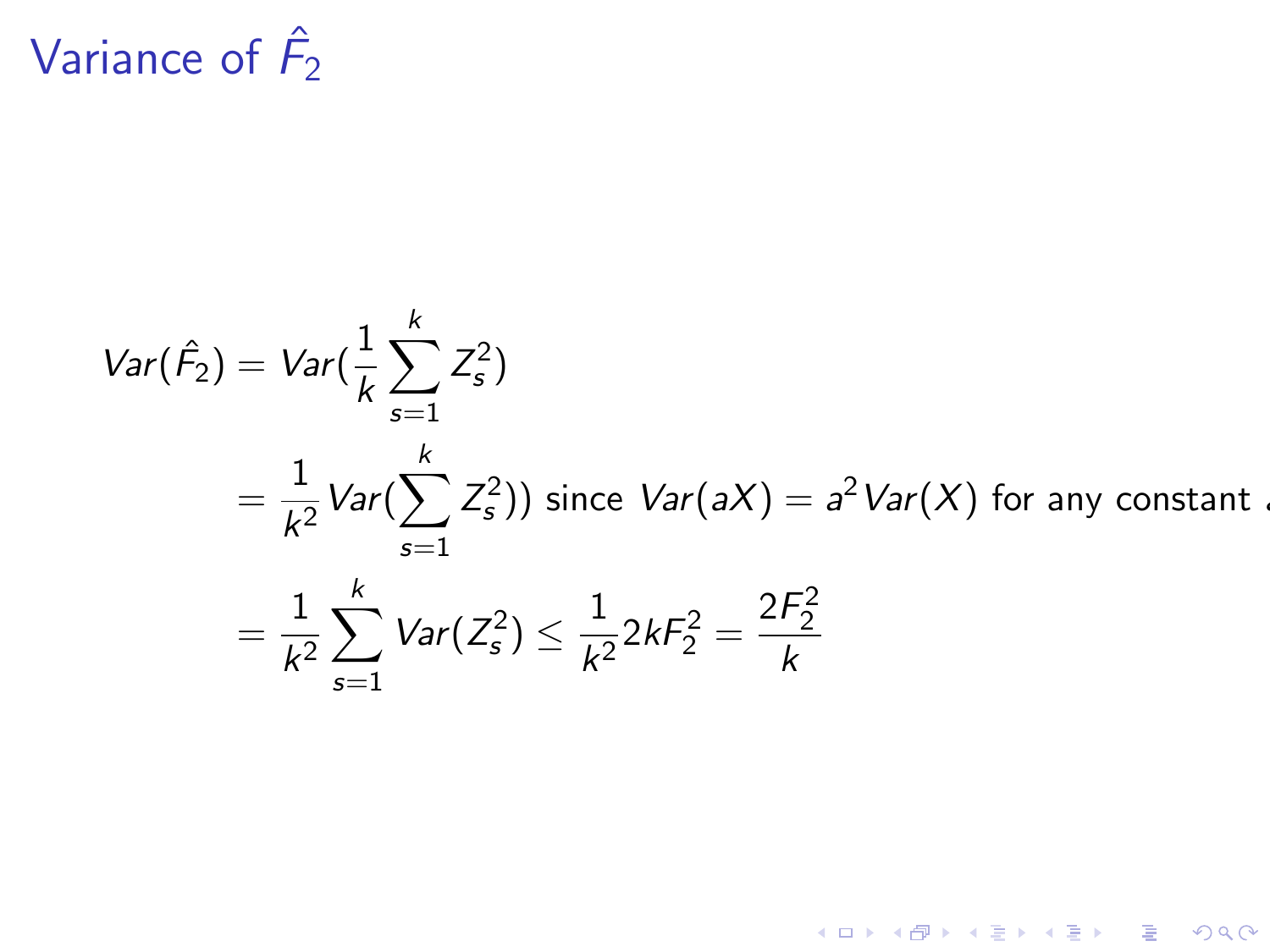Boosting Confidence by Median

 $\triangleright$  We have

$$
\textit{Prob}\left(F_2(1-\epsilon) \leq \hat{F_2} \leq (1+\epsilon)F_2\right) \geq \frac{7}{8}
$$

 $\triangleright$  We want

$$
\textit{Prob}\left(F_2(1-\epsilon) \leq \hat{F_2} \leq (1+\epsilon)F_2\right) \geq 1-\delta
$$

K ロ ▶ K @ ▶ K 할 ▶ K 할 ▶ | 할 | ⊙Q @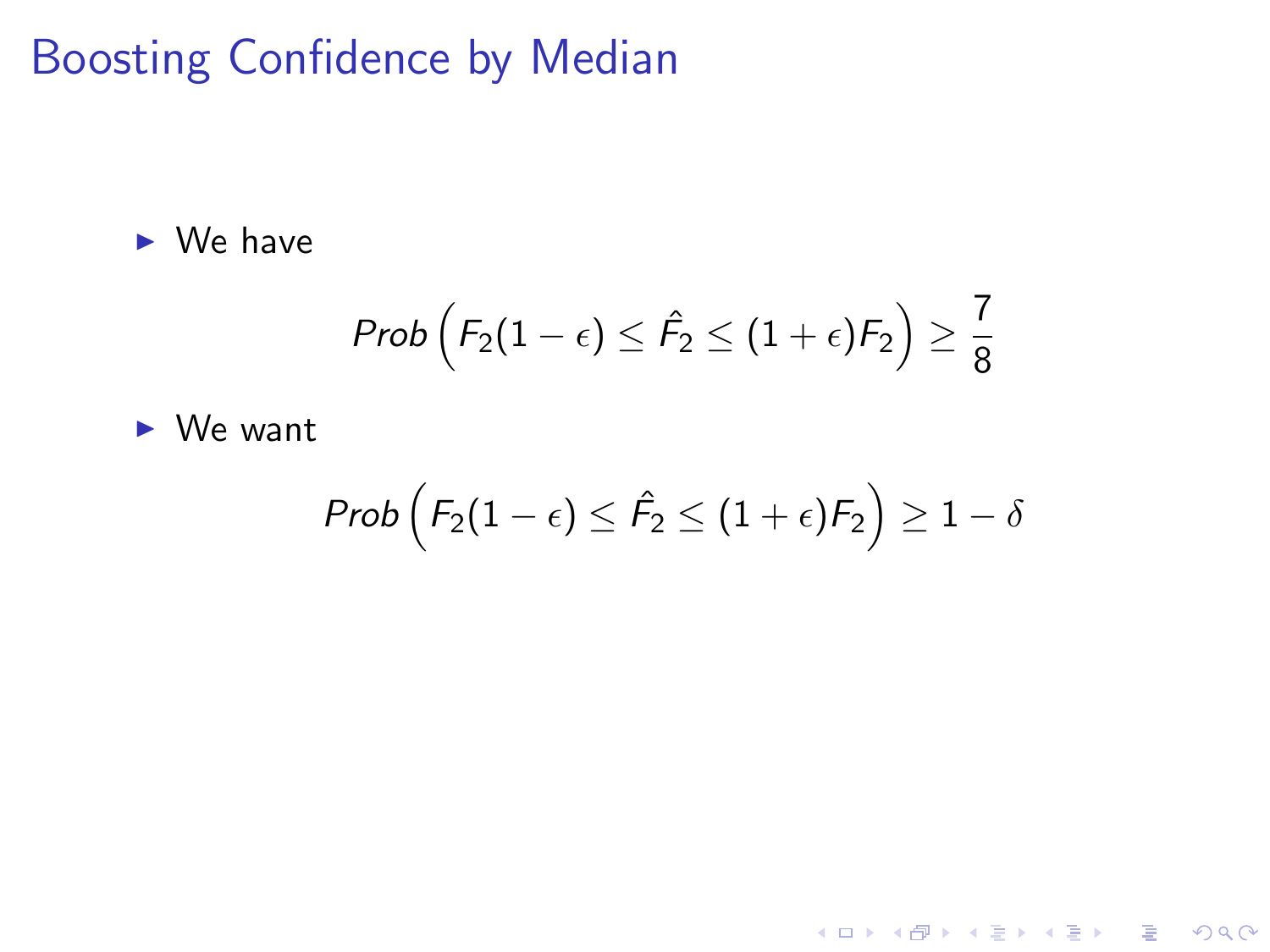# Boosting Confidence by Median

 $\triangleright$  We have

$$
\textit{Prob}\left(F_2(1-\epsilon) \leq \hat{F_2} \leq (1+\epsilon)F_2\right) \geq \frac{7}{8}
$$

 $\triangleright$  We want

$$
\mathit{Prob}\left(F_2(1-\epsilon) \leq \hat{F_2} \leq (1+\epsilon)F_2\right) \geq 1-\delta
$$

K ロ ▶ K @ ▶ K 할 ▶ K 할 ▶ | 할 | ⊙Q @

► Take *t* independent estimates  

$$
H_1 = \hat{F}_2^{-1}, H_2 = \hat{F}_2^{-2}, ..., H_t = \hat{F}_2^{-t}
$$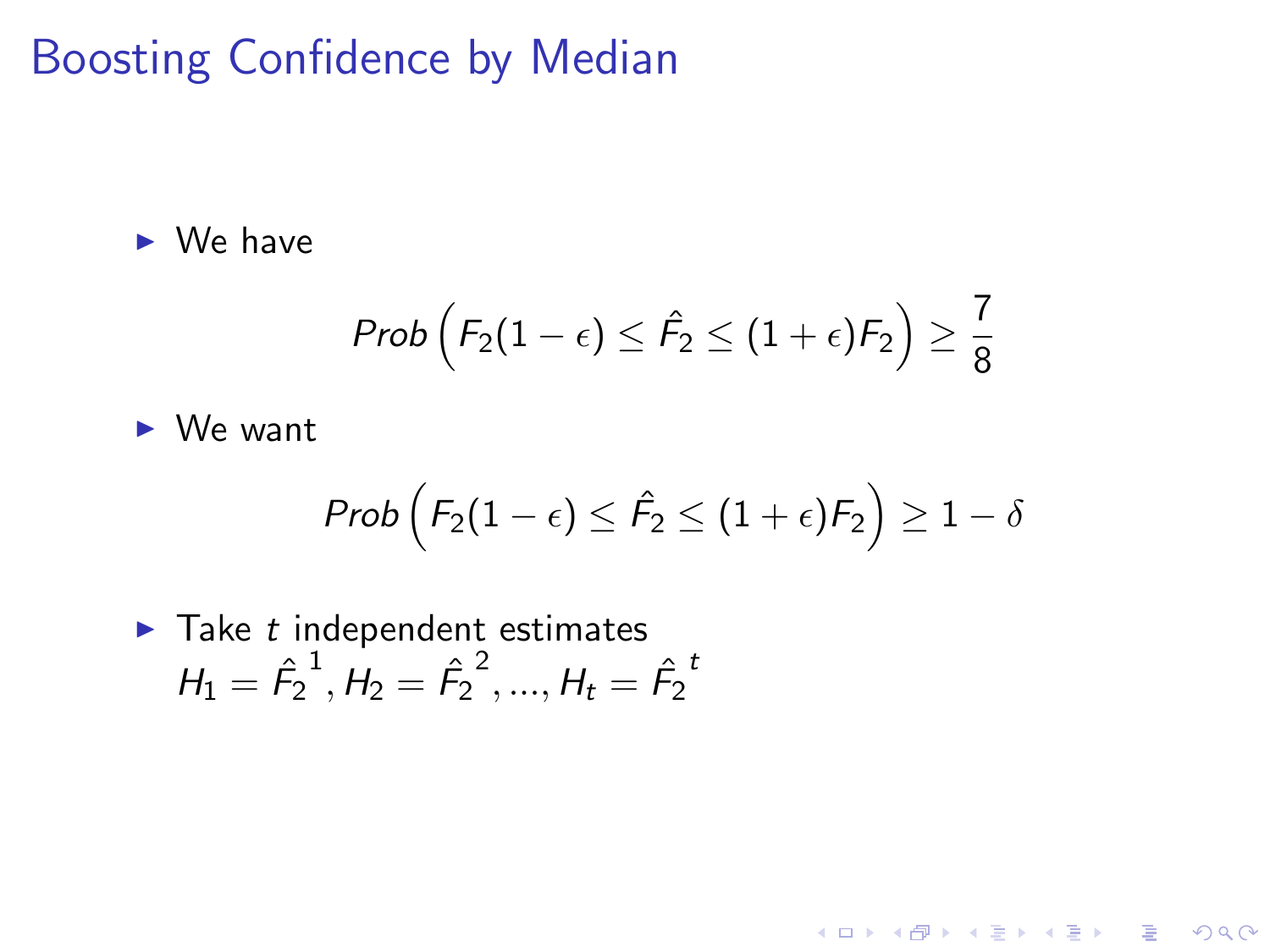## Boosting Confidence by Median

 $\triangleright$  We have

$$
\textit{Prob}\left(F_2(1-\epsilon) \leq \hat{F_2} \leq (1+\epsilon)F_2\right) \geq \frac{7}{8}
$$

 $\triangleright$  We want

$$
\text{Prob}\left(F_2(1-\epsilon) \leq \hat{F_2} \leq (1+\epsilon)F_2\right) \geq 1-\delta
$$

K ロ K K (P) K (E) K (E) X (E) X (P) K (P)

► Take *t* independent estimates  

$$
H_1 = \hat{F}_2^{-1}, H_2 = \hat{F}_2^{-2}, ..., H_t = \hat{F}_2^{-t}
$$

Return the median of  $H_1$ ,  $H_2$ ,..., $H_t$ .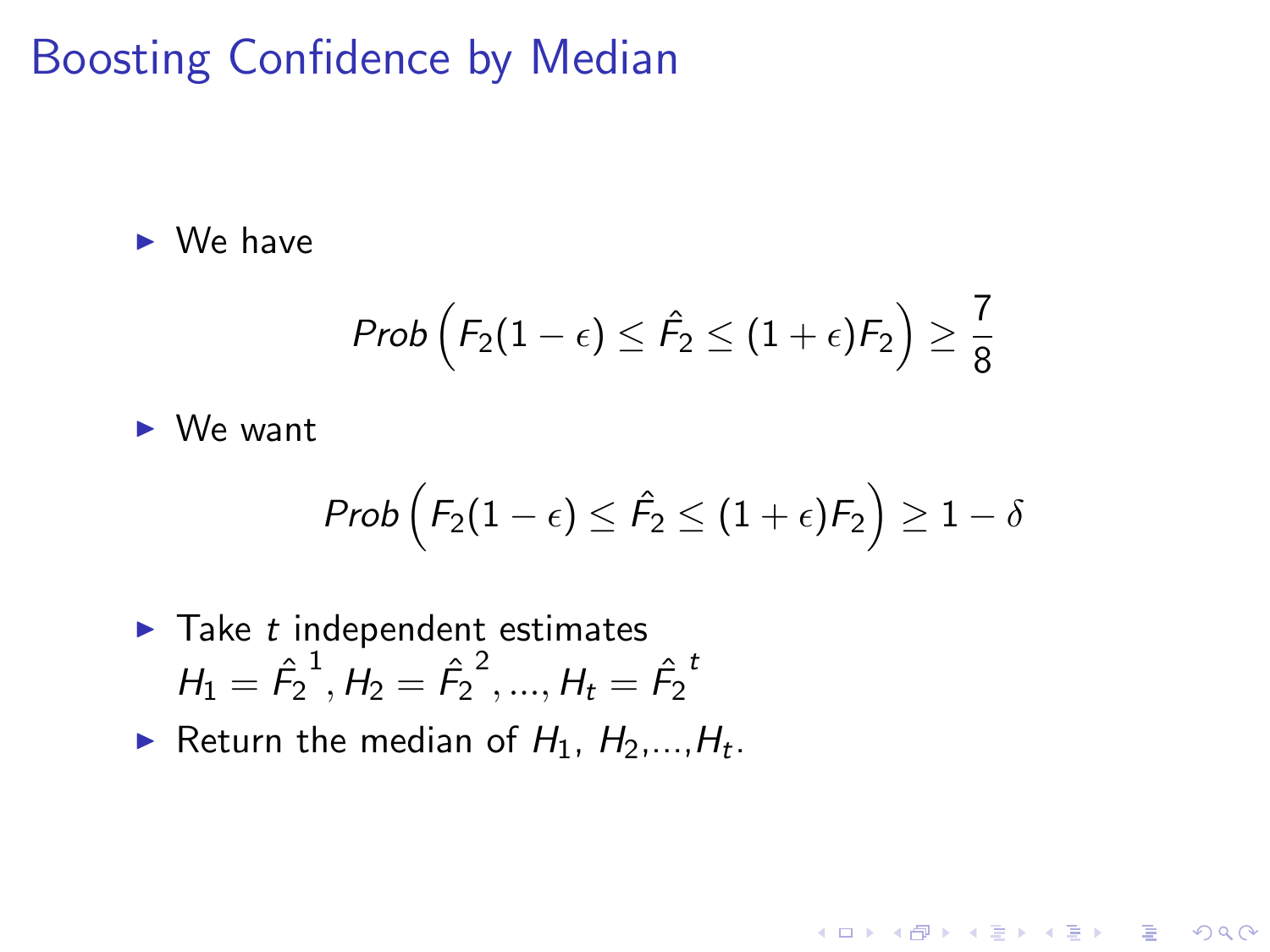- ► Suppose there is an Algorithm that returns an estimate  $\hat{F}$  of a true estimate  $F$  such that  $|\hat{F} - F|$  is small with probability  $\frac{7}{8}$ .
- $\triangleright$  How can we design an algorithm that will return an estimate G of F such that  $|G - F|$  is small with probability 99/100? (In general  $1 - \delta$ )

**KORKAR KERKER EL VOLO**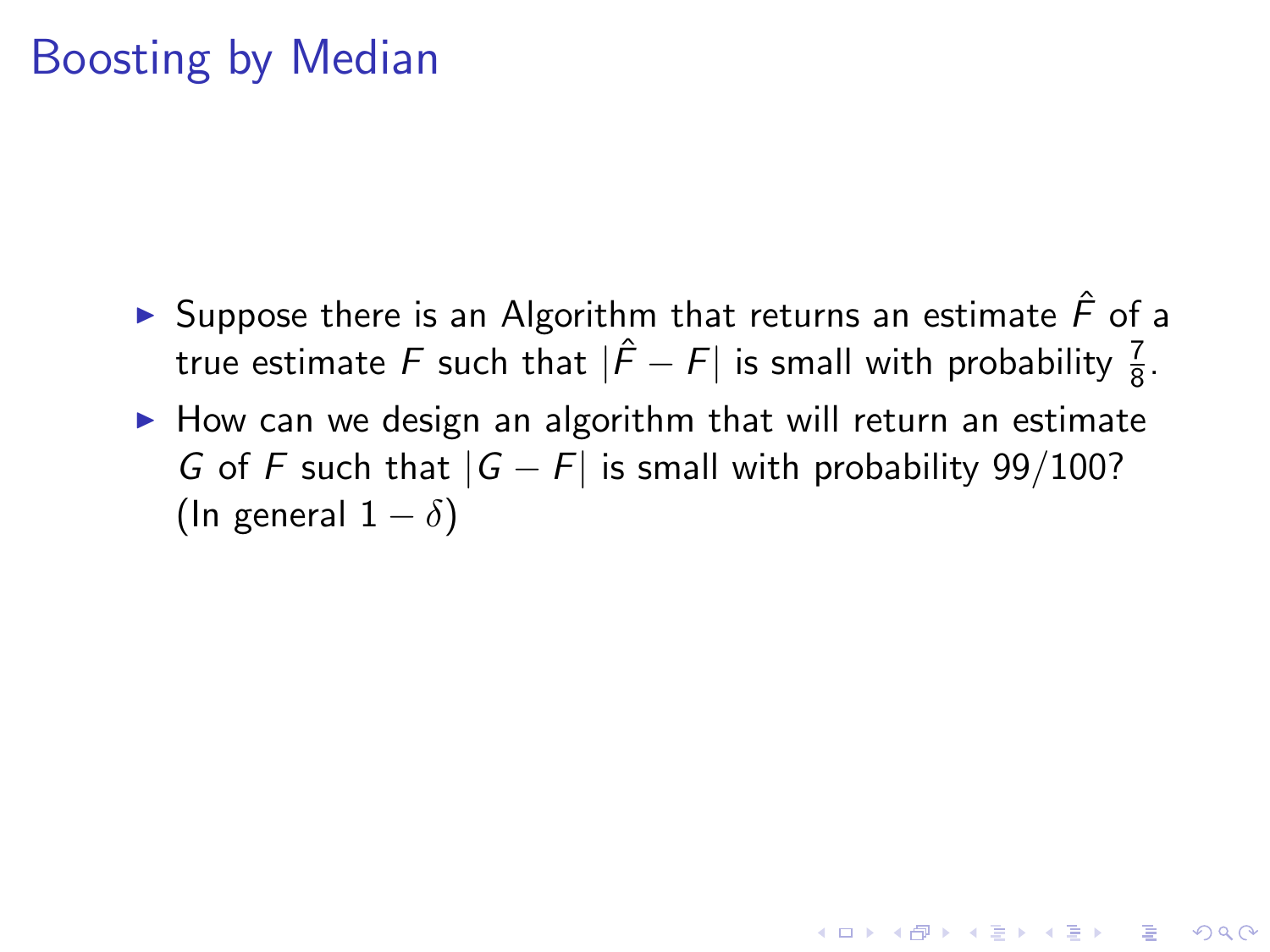- ► Suppose there is an Algorithm that returns an estimate  $\hat{F}$  of a true estimate  $F$  such that  $|\hat{F} - F|$  is small with probability  $\frac{7}{8}$ .
- $\triangleright$  How can we design an algorithm that will return an estimate G of F such that  $|G - F|$  is small with probability 99/100? (In general  $1 - \delta$ )
- Run  $s = 2 \log \frac{2}{\delta} + 1$  independent copies of the Algorithm to obtain estimates  $\hat{F}^1, \hat{F}^2, ..., \hat{F}^s$ . Set  $G = \textit{median}_{i=1}^s \hat{F}^i$ .

**AD A 4 4 4 5 A 5 A 5 A 4 D A 4 D A 4 P A 4 5 A 4 5 A 5 A 4 A 4 A 4 A**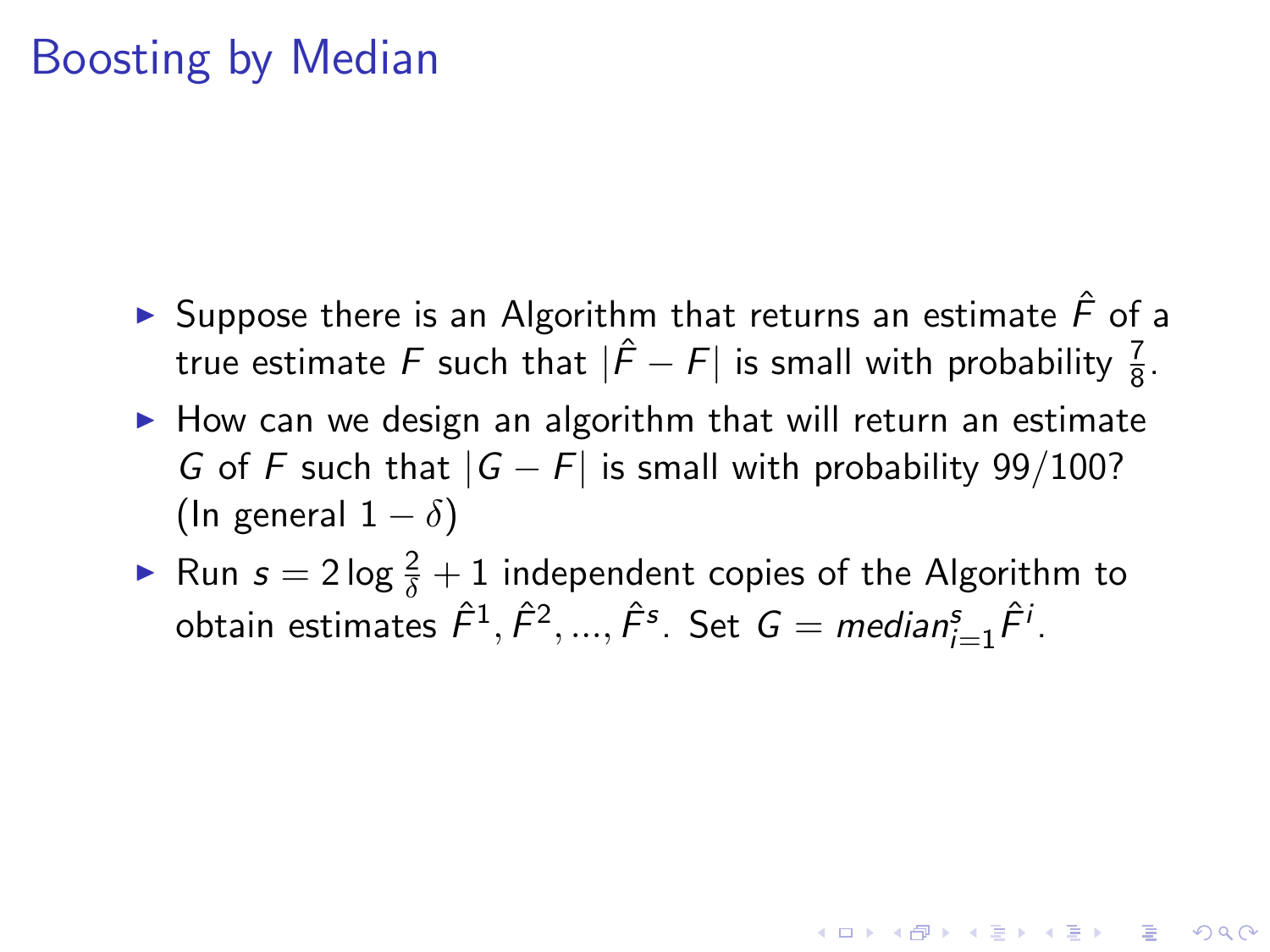$\triangleright$  What is the probability that the median is a bad estimate?

K ロ ▶ K @ ▶ K 할 ▶ K 할 ▶ | 할 | ⊙Q @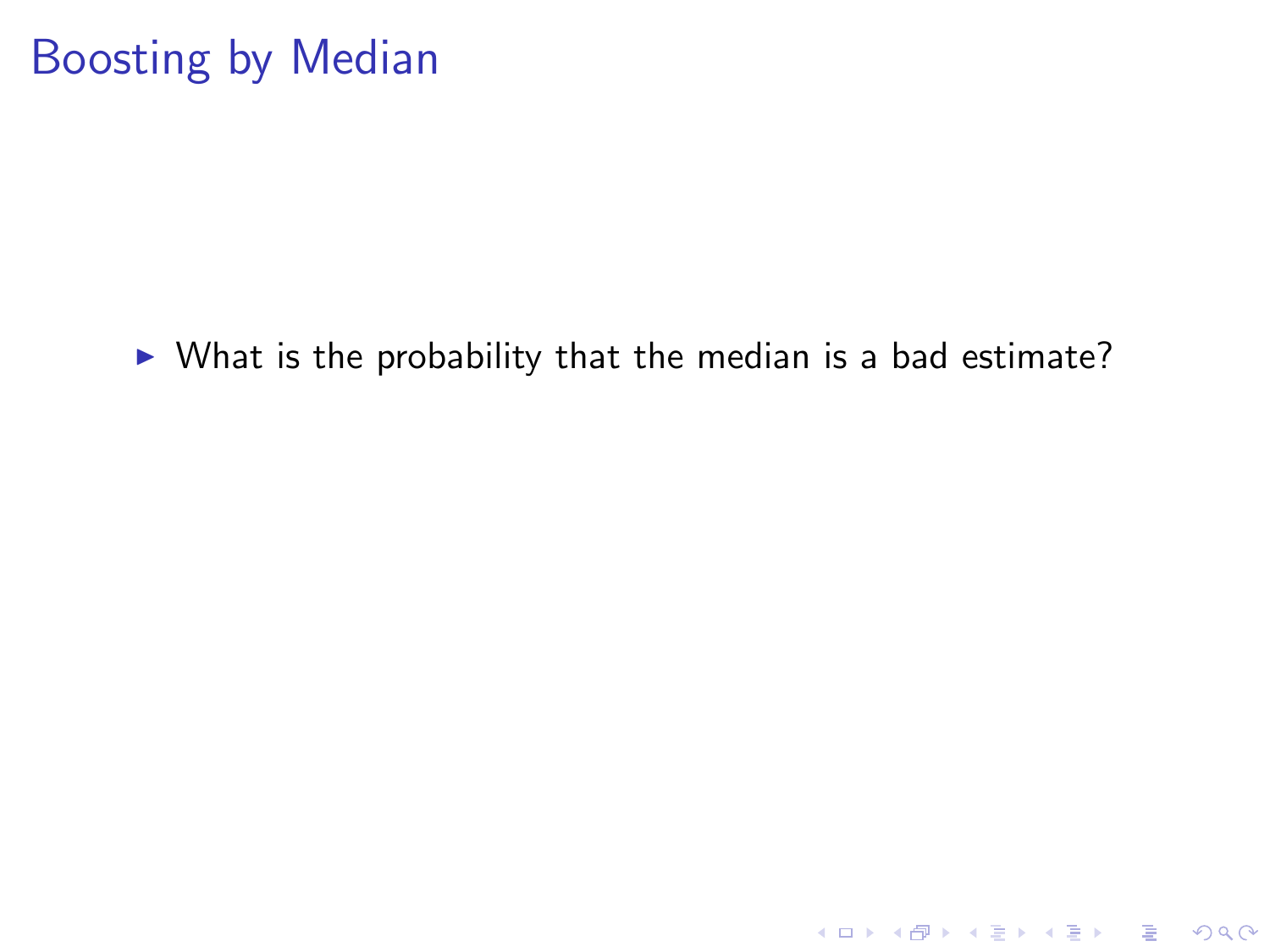- $\triangleright$  What is the probability that the median is a bad estimate?
- Either all  $\left\lfloor \frac{s}{2} \right\rfloor$  $\frac{s}{2}$  copies with estimate below G are bad or,  $\lfloor \frac{s}{2} \rfloor$  $rac{5}{2}$ copies with estimate above  $G$  are bad. That is there are log  $\frac{2}{\delta}$ copies that are at least bad for G to be a bad estimate.

K ロ ▶ K @ ▶ K 할 > K 할 > 1 할 > 1 이익어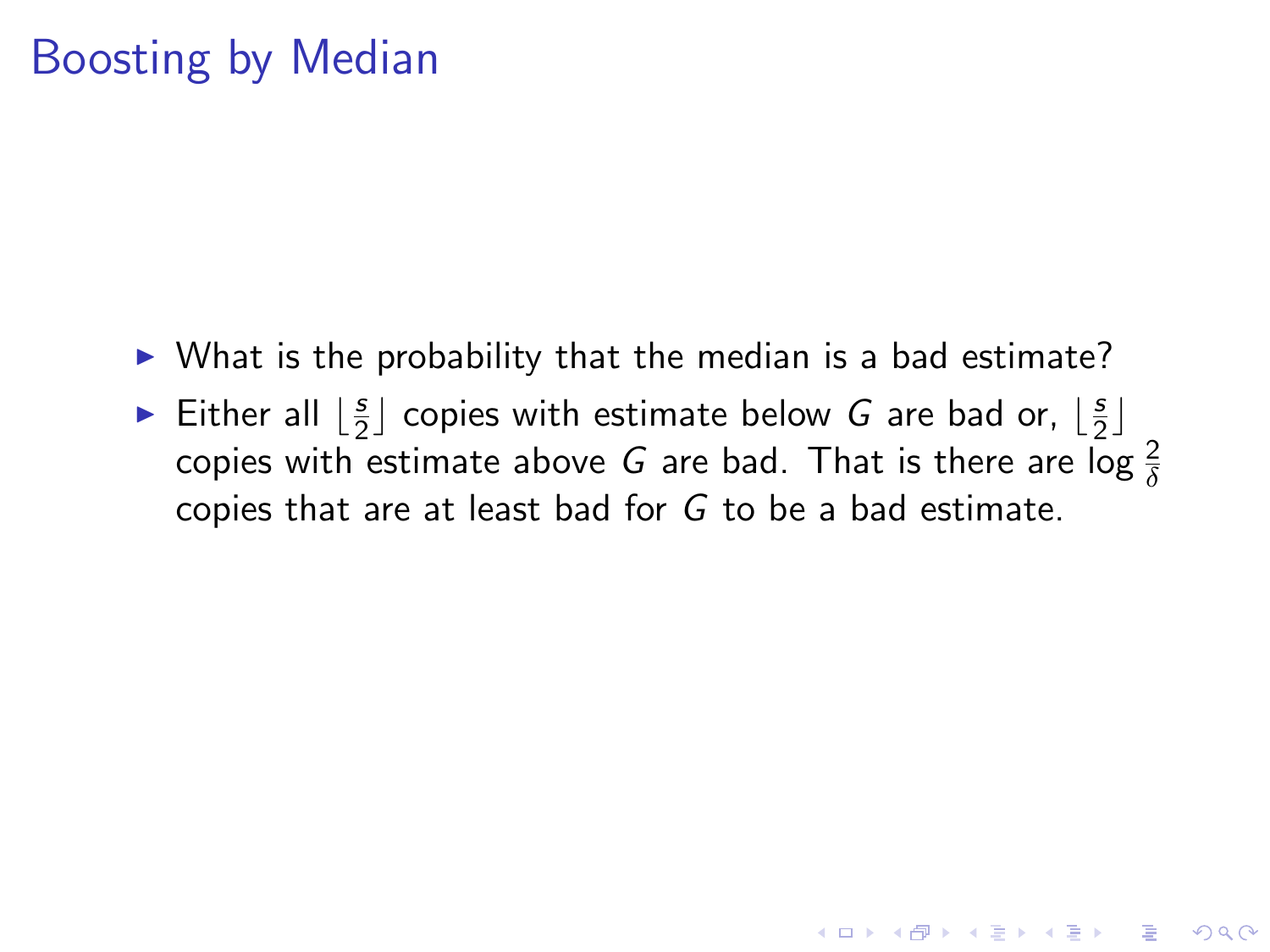- $\triangleright$  What is the probability that the median is a bad estimate?
- Either all  $\left\lfloor \frac{s}{2} \right\rfloor$  $\frac{s}{2}$  copies with estimate below G are bad or,  $\lfloor \frac{s}{2} \rfloor$  $rac{5}{2}$ copies with estimate above  $G$  are bad. That is there are log  $\frac{2}{\delta}$ copies that are at least bad for G to be a bad estimate.

**K ロ ▶ K @ ▶ K 할 X X 할 X → 할 X → 9 Q Q ^** 

► Show that the probability of Median to be bad is  $\leq \delta$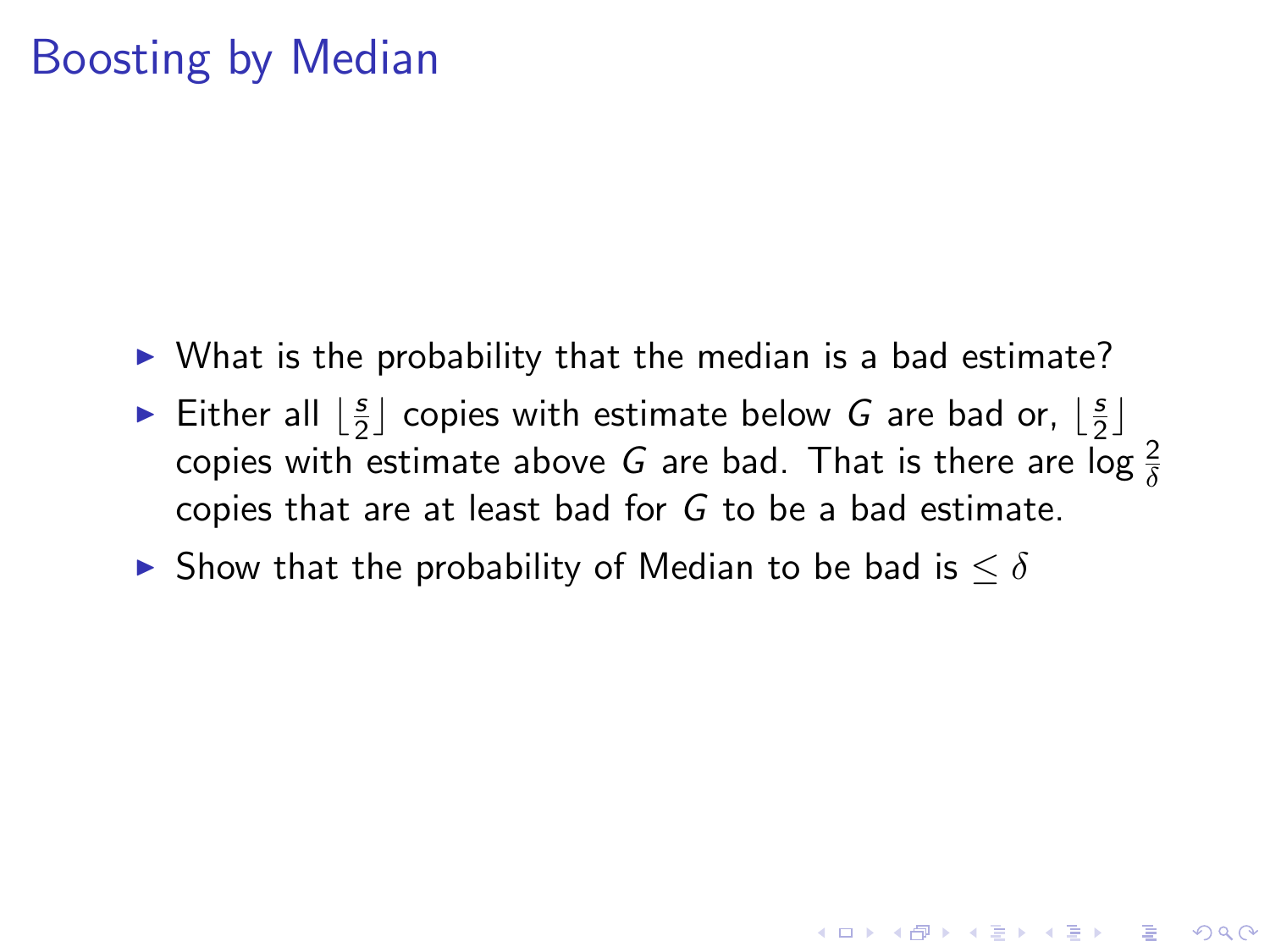► For  $k > 2$ , the best bound known is  $\tilde{O}(n^{1-\frac{2}{k}} \log \frac{1}{\delta})$  barring poly $(\frac{1}{\epsilon}$  $\frac{1}{\epsilon}$ ) factor. There is an almost matching lower bound of  $\Omega(n^{1-\frac{2}{k}}).$ 

**KORKAR KERKER EL VOLO** 

- For  $k < 2$ , the best bound known is  $\tilde{O}(\frac{1}{\epsilon^2})$  $\frac{1}{\epsilon^2}$  log  $\frac{1}{\delta}$ ).
- $\blacktriangleright$  The algorithms use clever combination of sketching and hashing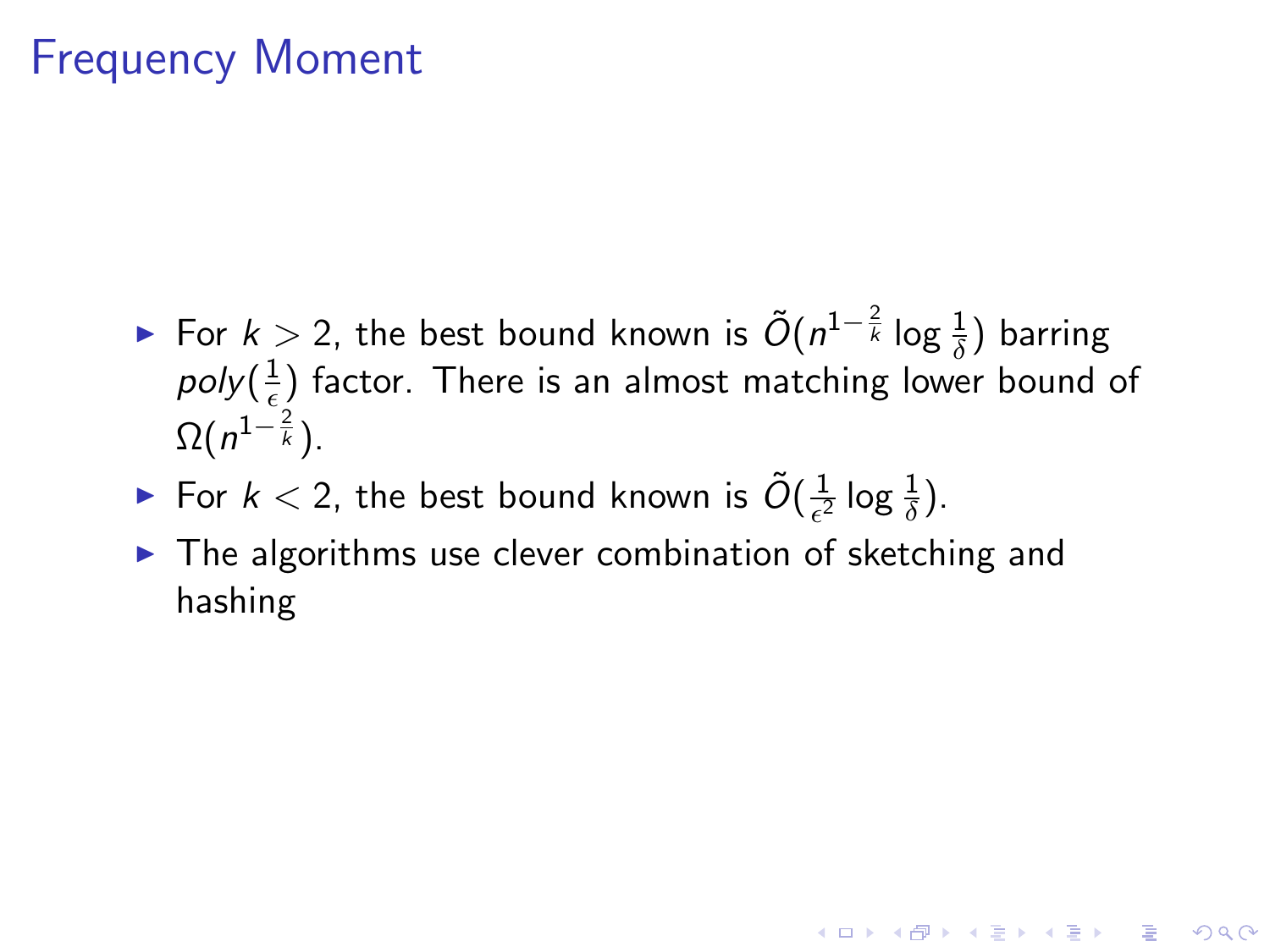## Sketching as a Versatile Tool

- $\triangleright$  Estimating entropy, quantiles, heavy hitters, fitting histograms etc.
- $\triangleright$  Applications beyond streaming: dimensionality reduction, nearest neighbors, anomaly detection, statistics over social network.
- $\triangleright$  Not only useful for small-space algorithm design, but also for fast running time, distributed processing etc.

**KORK ERKER ADE YOUR**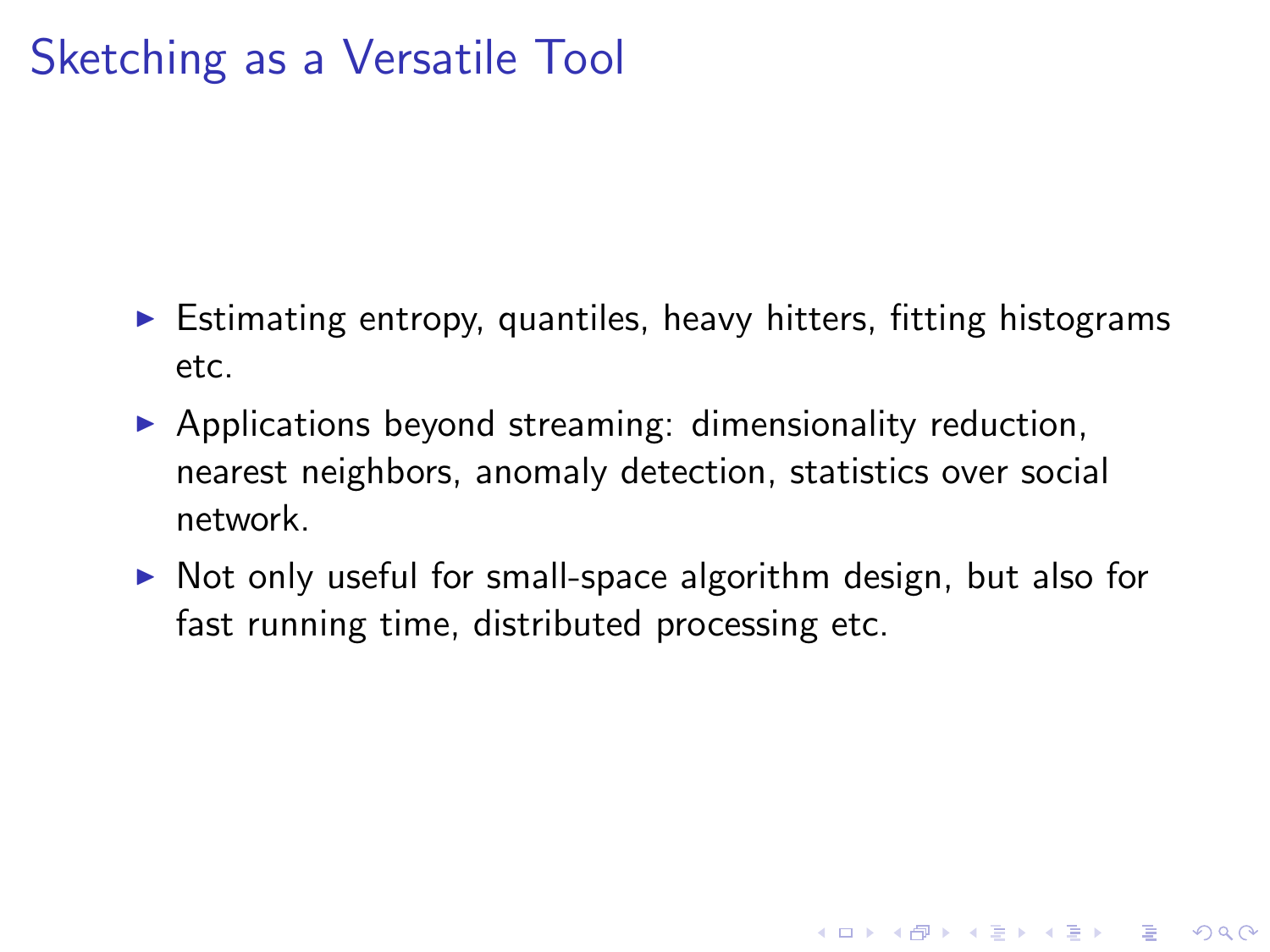## Sketching as a Versatile Tool

# A different linear sketch

- Instead of  $\pm 1$ , let r<sub>i</sub> be i.i.d. random variables from  $N(0,1)$
- Consider

$$
Z = \sum_i r_i x_i
$$

- We still have that  $E[Z^2] = \sum_i x_i^2 = ||x||_2^2$ , since:  $-$  E[r,] E[r,] = 0  $-$  E[r,<sup>2</sup>] = variance of r<sub>i</sub>, i.e., 1
- As before we maintain  $Z=[Z_1 \dots Z_k]$  and define  $Y = ||Z||_2^2 = \sum_i Z_i^2$  (so that E[Y]=k||x||<sub>2</sub><sup>2</sup>)
- We show that there exists  $C>0$  s.t. for small enough  $\varepsilon>0$

## $Pr[ | Y - k| |x| |<sub>2</sub><sup>2</sup> | > εk| |x| |<sub>2</sub><sup>2</sup>] ≤ exp(-C ε<sup>2</sup> k)$

Slide from Piotr Indyk's course on Streaming, Sketching and Compressed Sensing

**KORK ERKER ADE YOUR**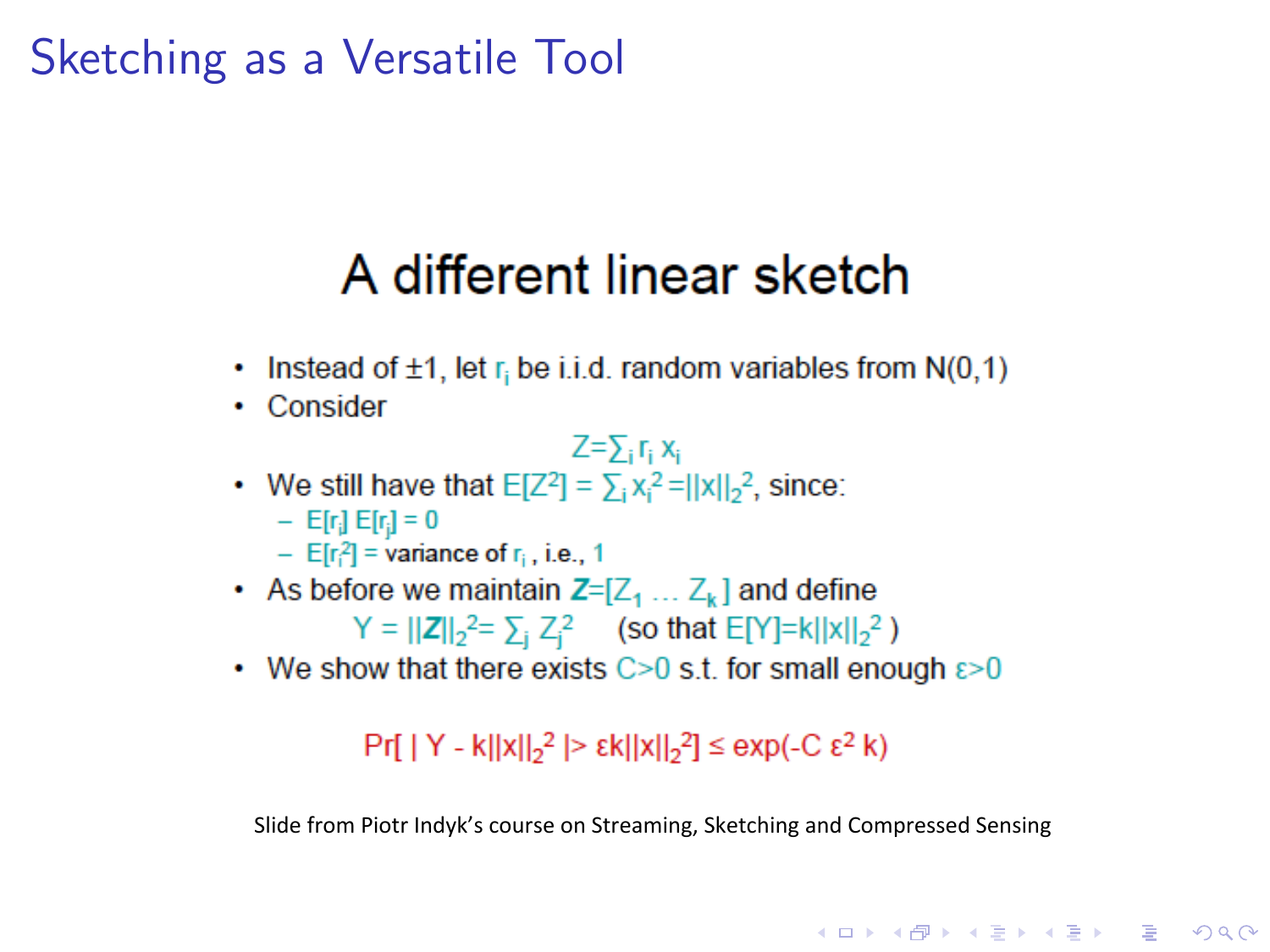## Sliding Window Model

 $\triangleright$  Only the last W items matter where W is the window size.

K ロ ▶ K @ ▶ K 할 ▶ K 할 ▶ | 할 | ⊙Q @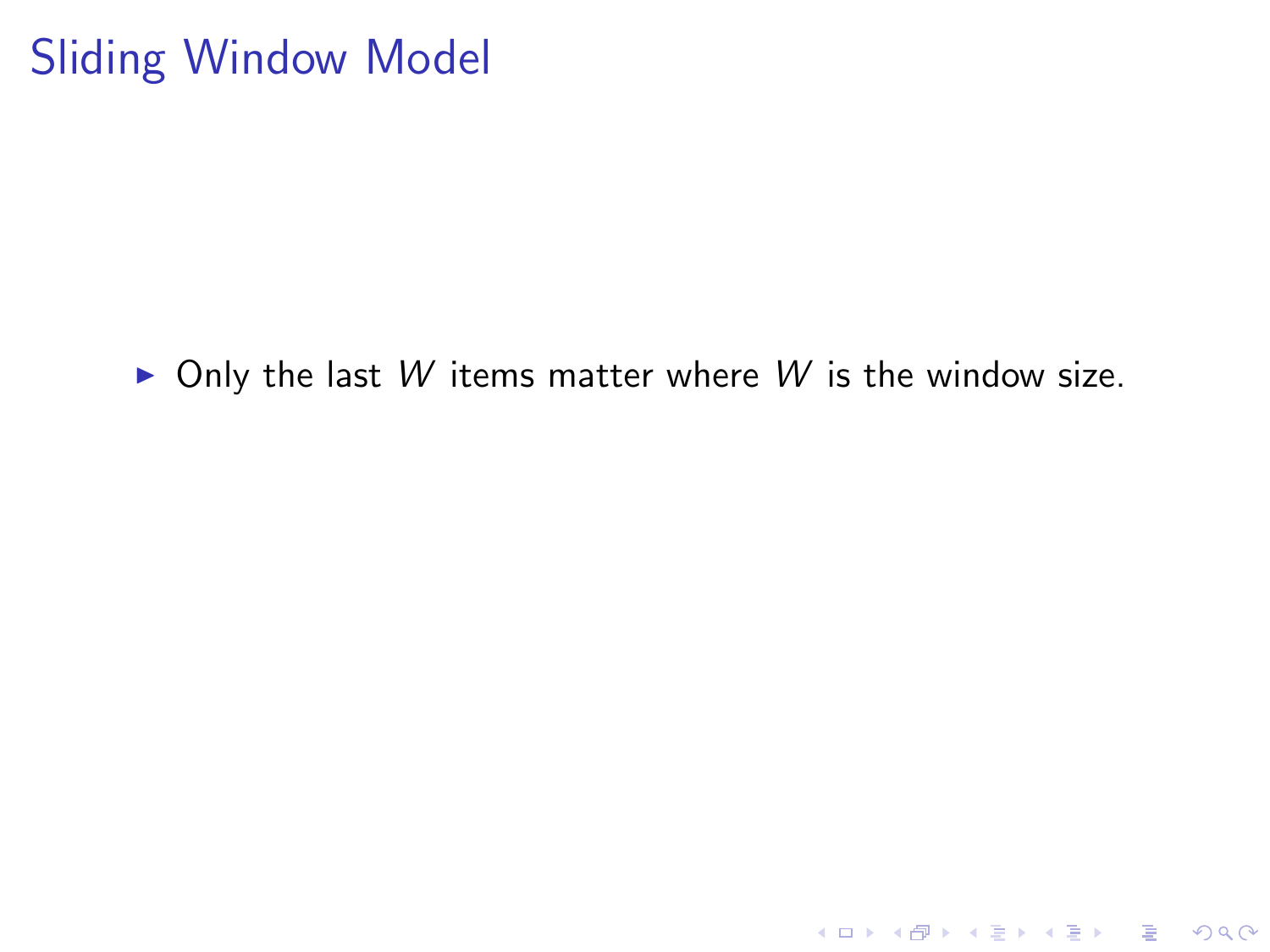## Sliding Window Model

 $\triangleright$  Only the last W items matter where W is the window size.

K ロ ▶ K @ ▶ K 할 > K 할 > 1 할 > 1 이익어

 $\triangleright$  Can you extend Bloom Filter, FM sketch in this setting?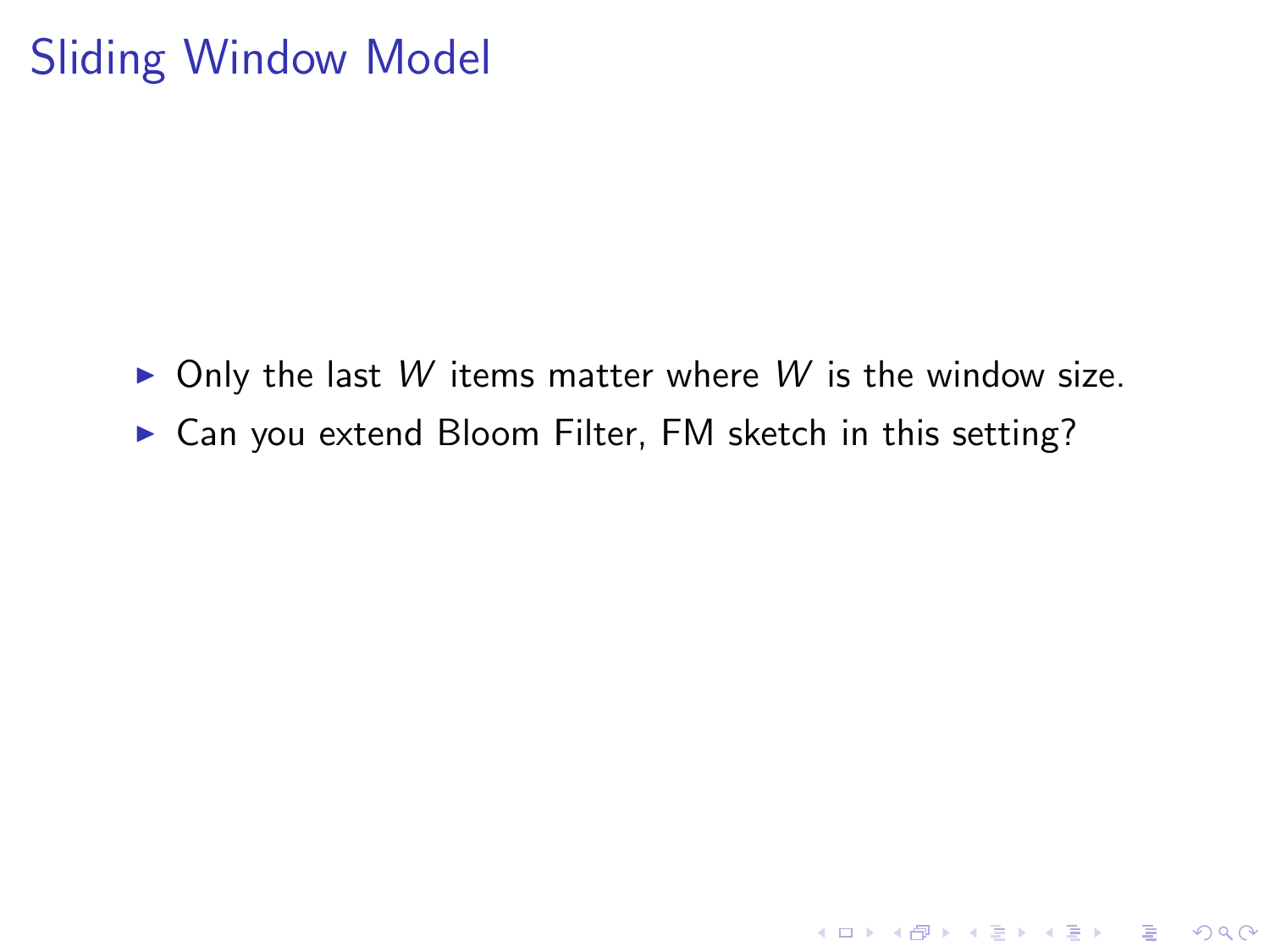## Sliding Window Model

 $\triangleright$  Only the last W items matter where W is the window size.

K ロ ▶ K @ ▶ K 할 > K 할 > 1 할 > 1 이익어

- $\triangleright$  Can you extend Bloom Filter, FM sketch in this setting?
- $\triangleright$  Can you extend Count-Min sketch or linear sketching techniques in this setting?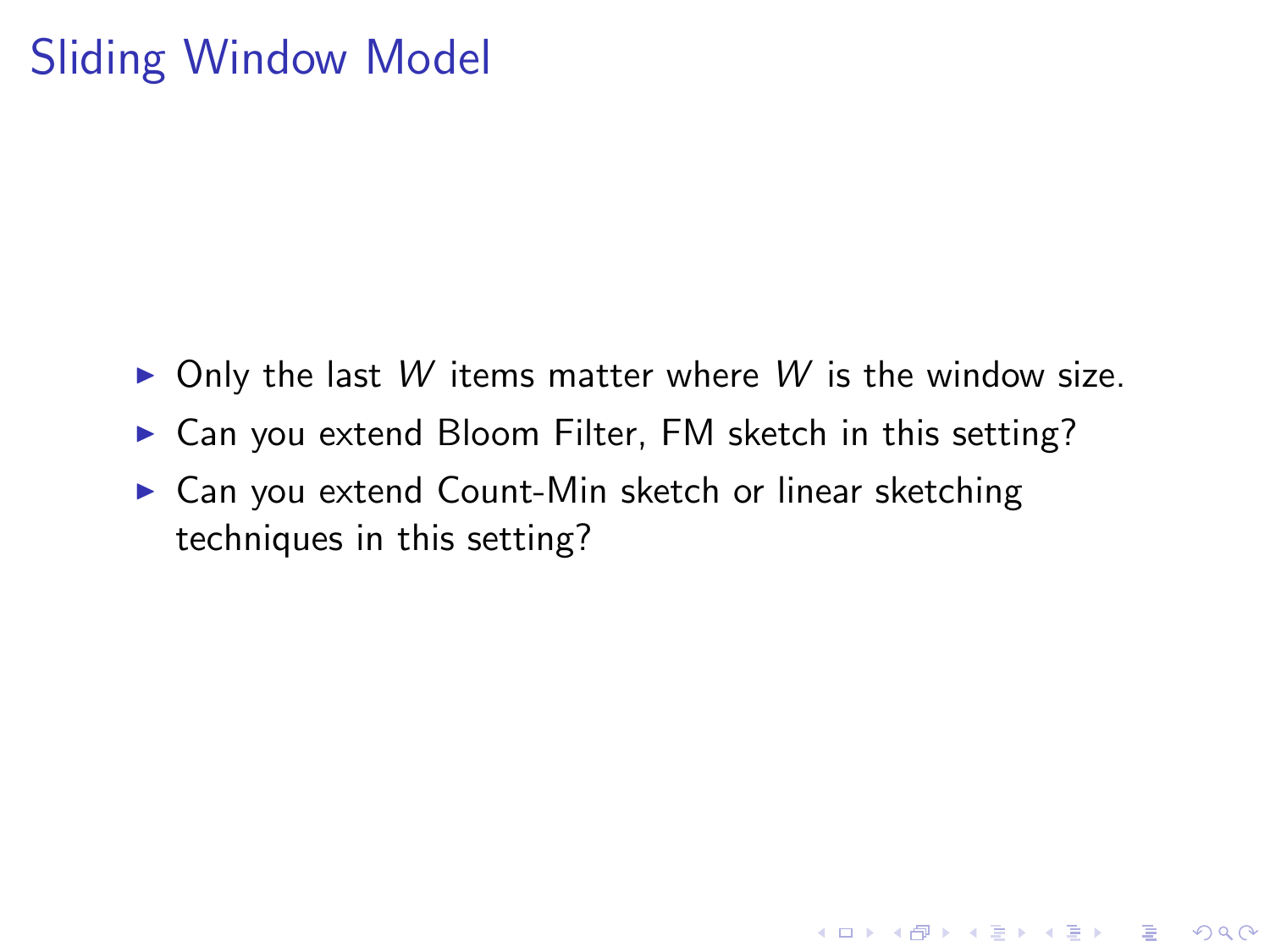## Decaying Window Model

 $\triangleright$  No fixed window size, but older items have less importance.

K ロ K K (P) K (E) K (E) X (E) X (P) K (P)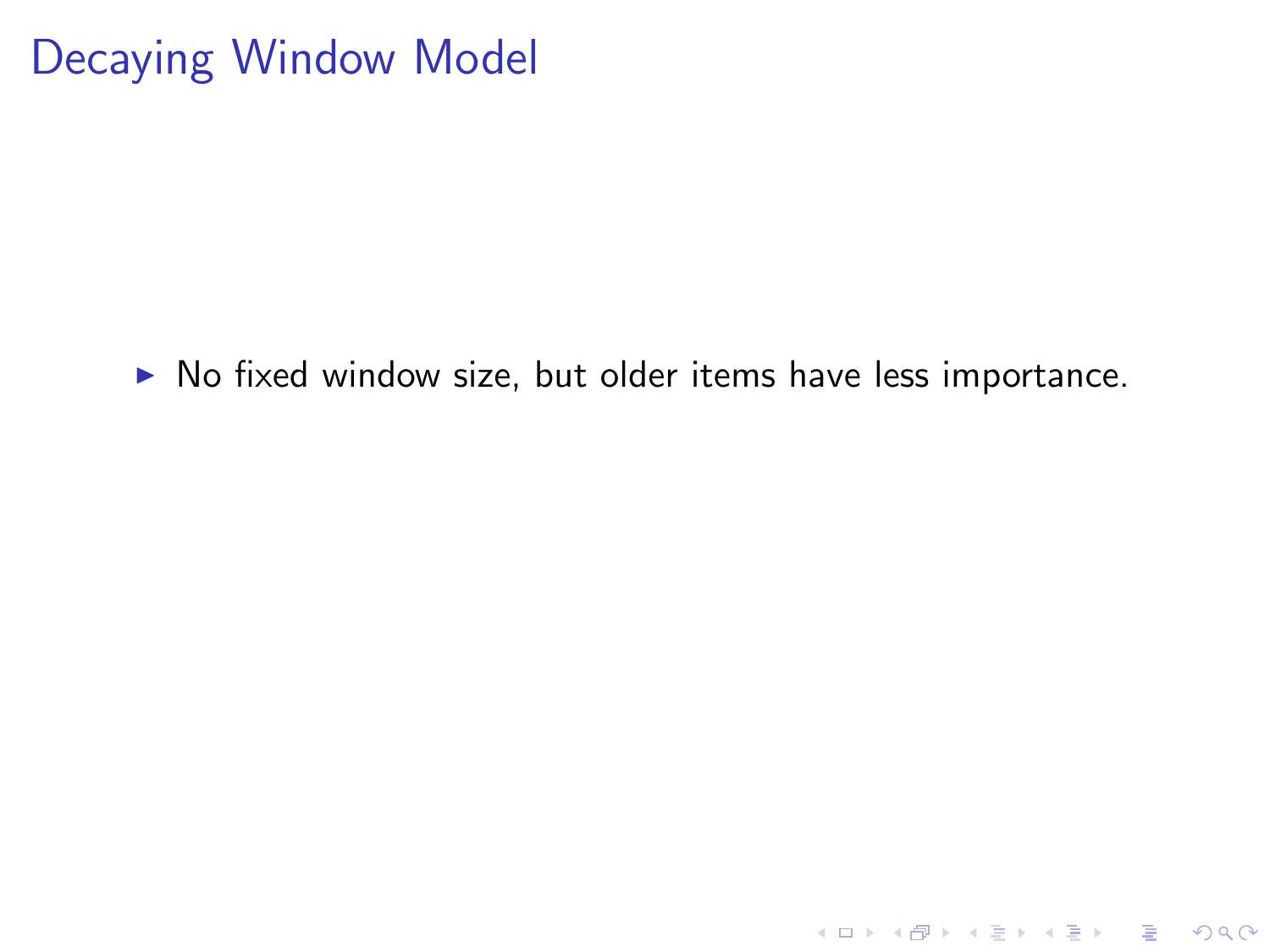# Decaying Window Model

 $\triangleright$  No fixed window size, but older items have less importance.

K ロ ▶ K @ ▶ K 할 > K 할 > 1 할 > 1 이익어

 $\triangleright$  Can you extend Bloom Filter, FM sketch in this setting?